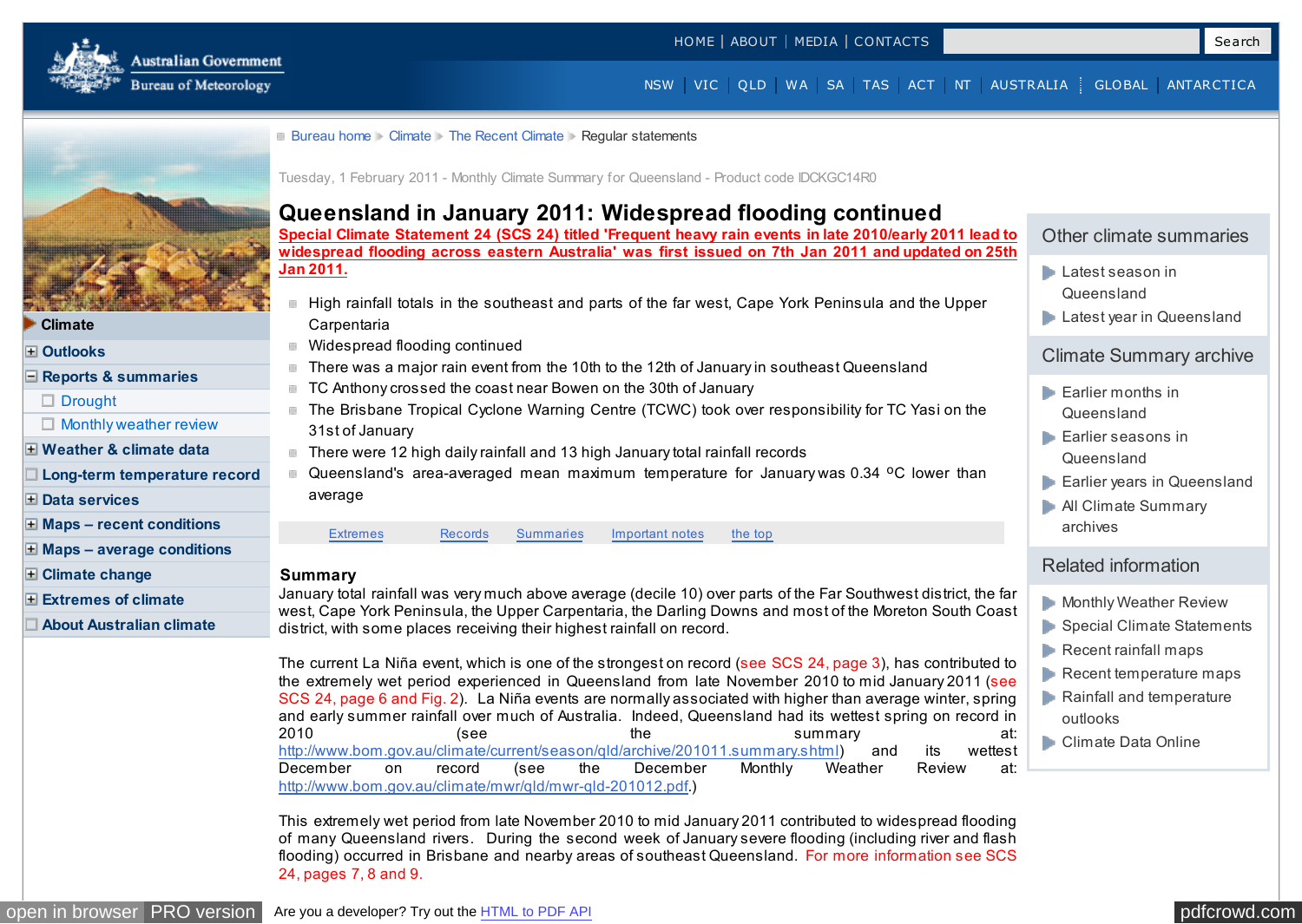Eleven January [daily rainfall records](#page-7-0) occurred in the Moreton South Coast district between the 10th and 12th of January (at stations with more than twenty years of data), four of which were also all-time daily rainfall records, and one January daily rainfall record occurred at Cooby Creek Dam in the East Darling Downs district on the 11th.

Queensland's area-averaged mean maximum temperature for January was 0.34 °C lower than average (based on data since 1950). During La Niña events, summer daytime temperatures are often below average, particularly in areas experiencing excess rainfall.

#### **Main Weather Systems**

At the beginning of the month a high pressure system in the Tasman Sea extended a ridge along the east Queensland coast. Showers occurred along the east coast, becoming scattered about the Northern Tropical Coast. The monsoon trough through Torres Strait strengthened a little and showers and thunderstorms occurred over much of the tropics. The ridge along the east coast weakened on the 2<sup>nd</sup>, allowing the monsoon trough to slip southwards onto Cape York Peninsula. On the 2nd and 3rd, showers and thunderstorms occurred about eastern and northern districts and to the east of a trough over the far southwest of the state. On the 3rd, a deep mid-level depression and surface circulation off the southeast Queensland coast drifted south-southeasterly with freshening southeasterly winds about the southeast coast. Showers and thunderstorms occurred across much of the state on the 4th.

Conditions cleared in the southwest on the 5th, while showers and isolated thunderstorms occurred in the high levels of instability ahead of the surface trough. The trough intensified as it moved slowly east and thundery rain areas with some heavy falls developed in the afternoon. An approaching upper level trough increased instability over the southern Queensland interior and occasional thunderstorms developing through the central and southern interior in the afternoon. Thunderstorm cells merged into thundery rain areas with moderate to heavy falls by evening as far north as the southern Central Highlands and Coalfields, spreading east during the evening and overnight.

On the 6th, an upper level low developed over the southeastern interior of Queensland. Scattered showers and thunderstorms occurred to the east of a slow moving surface trough that extended from northwestern Queensland into the Darling Downs. Rain areas and thunderstorms increased through the Southeast Coast District and eastern parts of the Wide Bay and Burnett District during the afternoon, with some heavy falls.

The position of the upper level low close to Rockhampton and a low level trough near Bundaberg on the 7th resulted in a focus of heavy rainfall over the Wide Bay with thunderstorms. The highest daily rainfall total recorded in Queensland during January by the Bureau's regular network was 304.0 mm over the Mary River catchment at Miva in the 24 hours to 9am on the 8th. Thunderstorms also developed in the Capricornia and eastern parts of the Central Highlands. There were some moderate falls during the morning in the southeast as a band of rain and thunderstorms crossed. Wind speeds increased on the southern side of the low over southeast waters.

Heavy rain overnight weakened to showers and isolated thunderstorms before rain areas returned to the Southeast Coast and Wide Bay and Burnett districts from the afternoon of the 8th and increased to moderate to heavy falls at times overnight.

On the 9th, the upper level and surface troughs moved towards the west. Heavy rain areas and thunderstorms occurred about northern and central parts of the Southeast Coast District, southern parts of the Wide Bay and Burnett District, and northeastern parts of the Darling Downs and Granite Belt district. In the 24 hours to 9am on the 10th, Peachester recorded 298.0 mm and Maleny Tamarind St recorded 282.6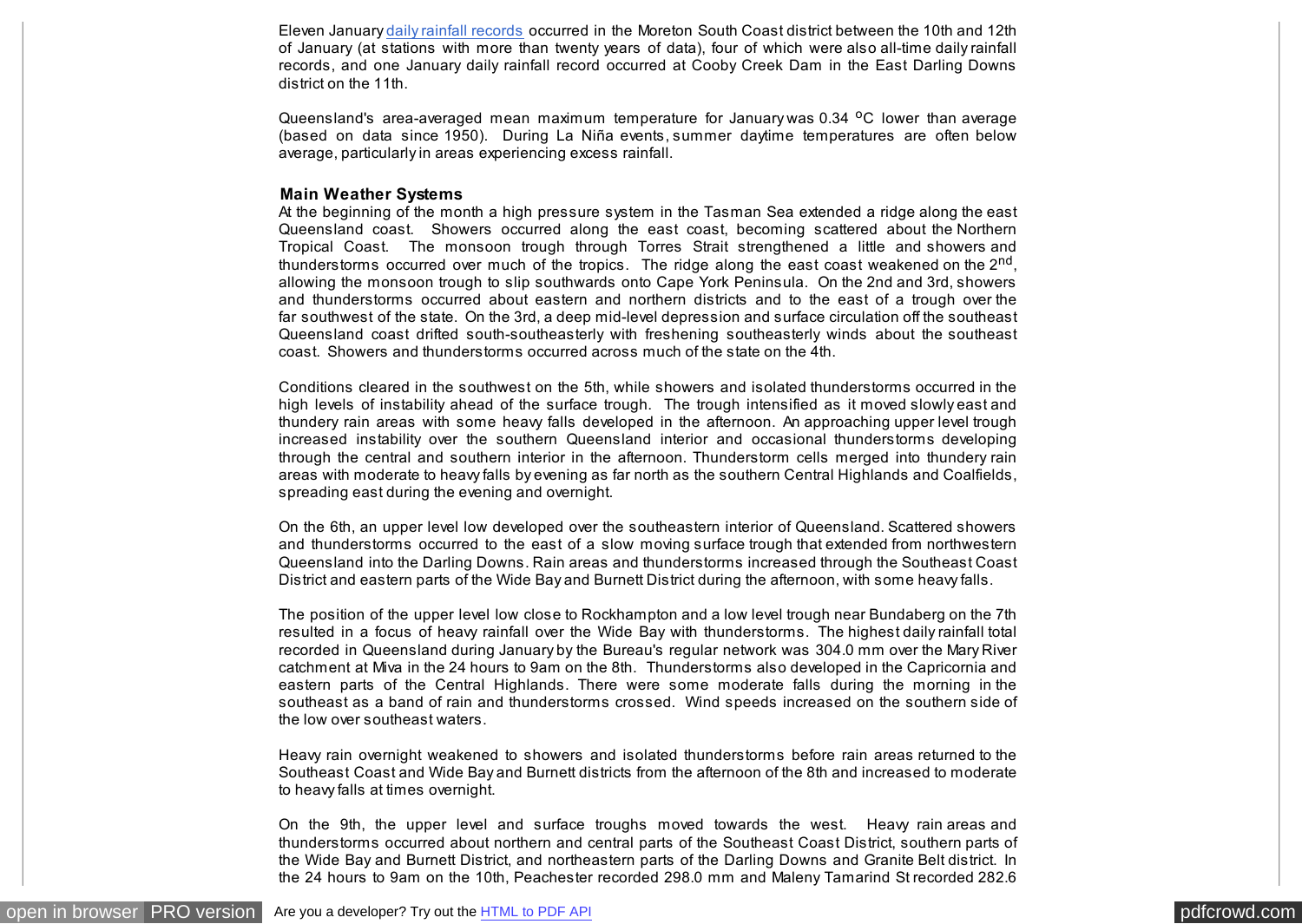mm.

Please see SCS 24 (page 4 and a comparison with previous events on page 7) for further information about the major rain event that brought very heavy rain to southeast Queensland between the 10th and the 12th of January.

TC Vania formed in the Fijian area of responsibility and was named on the 12th of January (see below).

On the 13th, a sharp surface trough was located over the west of the state and a deep northerly flow brought showers, thunderstorms and rain areas to the west and north of the state with some moderate to heavy falls. On the 14th, this trough moved a little further east with a band of very active showers and thunderstorms through western districts and the southern tropics. TC Zelia formed in the northern Coral Sea and was named on the 14th (see below).

Showers and thunderstorms continued near and to the east of the surface trough located over western Queensland on the 15th, while ridging over southeastern and central parts of the state resulted in mostly fine conditions with only isolated showers near the coast and adjacent inland. The monsoon trough over Cape York Peninsula began creeping south on the 16th, with rain areas and thunderstorms occurring over the tropics. Isolated showers occurred along the east coast. Instability increased further west towards a weak surface trough and isolated afternoon showers and thunderstorms developed east of the trough on the 16th and 17th. Locally heavy activity occurred in the northwest of the state in a convergence zone.

By the 18th the monsoon trough was located at the northern end of the central coast with showers and thunderstorms to its north and some locally heavy falls. The surface trough extended from northwest Queensland to the southeast interior, with scattered showers and thunderstorms occurring to its east. Fine conditions occurred over most of the Channel Country and southwestern Maranoa and Warrego districts in the drier southerly flow. The monsoon trough began to move north on the 21st, contracting activity, and only isolated showers and thunderstorms occurred over the interior of the rest of the state as the surface trough moved west and weakened.

From the 22nd, a middle level ridge over western Queensland resulted in fine conditions over most of the state. The heavy rain and thunderstorms about the monsoon trough and over the northern tropics contracted to over Cape York Peninsula by the 23rd. TC Anthony was named on the 23rd (see below). Daily maximum temperatures increased to up to 6  $\mathrm{^{\circ}C}$  above average in the far southwest of the state in the northwesterly flow ahead of a very slow moving trough over South Australia on the 23rd and the hot conditions continued to spread northeast over the following days (see the maximum temperature section below for more details).

On the 27th isolated showers and thunderstorms developed near the surface trough over the west of the state. The trough weakened by the 30th and maximum temperatures were closer to average, within 2  $\rm ^{o}C$  of average over most of the southwest.

TC Anthony crossed the coast near Bowen on the 30th (see below).

At the end of the month, major flooding extended along the Condamine-Balonne Rivers from Warkon to the NSW Border and minor to major flooding was occurring along the Weir River between Surrey and Jericho.

The Brisbane TCWC took over responsibility for TC Yasi at about midnight on the 31st of January (see below).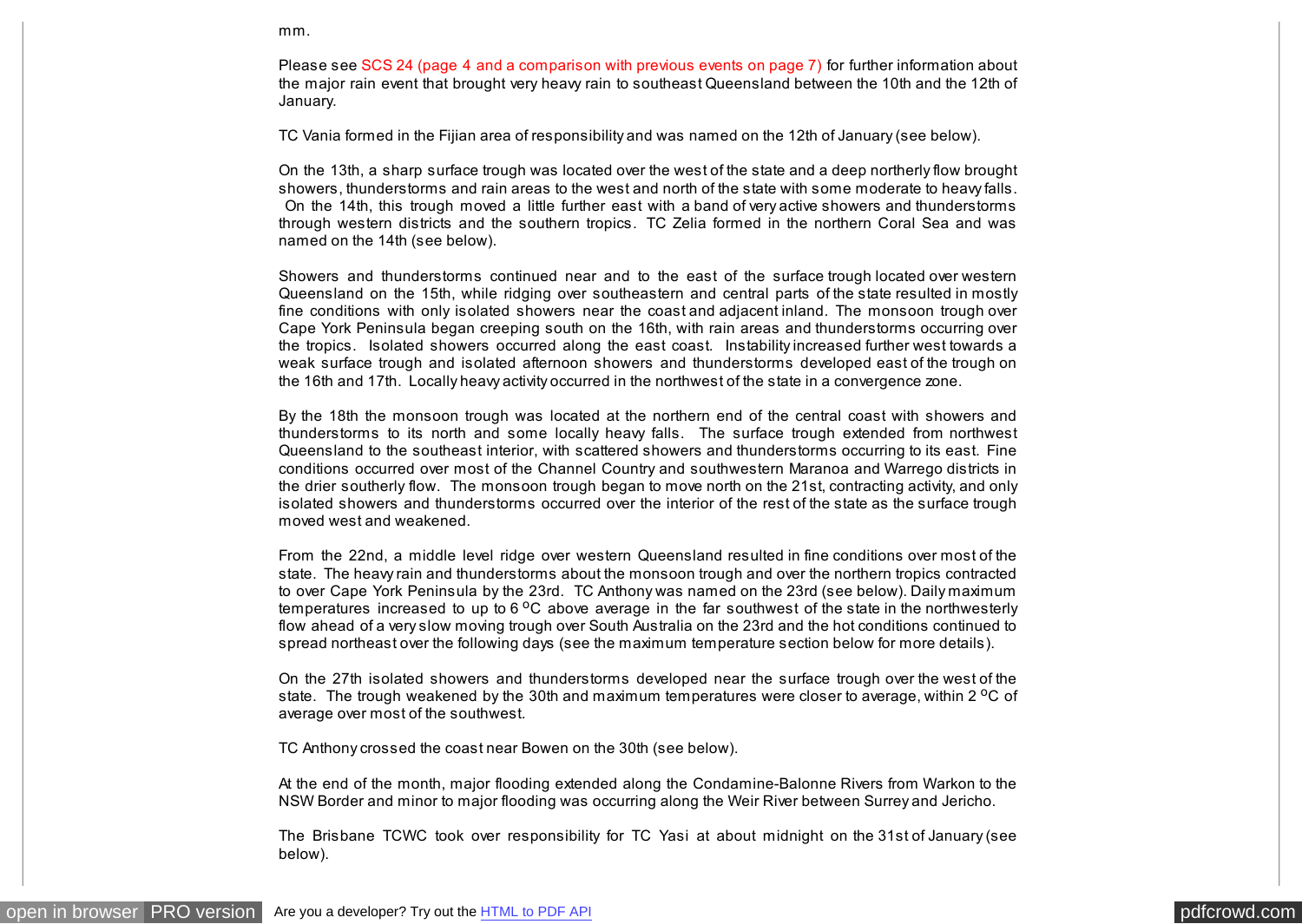# **TC Vania**

TC Vania formed in the Fijian area of responsibility and was named on Wednesday the 12th of January. It remained outside the Australian area of responsibility but caused swells to increase about the southeast Queensland coast between the 15th and 17th.

# **TC Zelia**

TC Zelia formed in the northern Coral Sea and was named on Friday the 14th of January. It moved away from the Queensland coast in a generally southeasterly direction. Responsibility for Severe Tropical Cyclone Zelia was transferred to RSMC Nadi on Sunday the 16th of January as it moved into the Fijian area of responsibility.

# **TC Anthony**

TC Anthony formed in the western Coral Sea and was named on Sunday the 23rd of January. It initially moved away from the Queensland coast and weakened below tropical cyclone strength during the afternoon of the 25th of January, then began to move in a generally northwesterly direction. At 12pm on the 28th of January Ex-TC Anthony was renamed. It began to move west/southwest on the 29th and crossed the coast near Bowen just before 10pm on the 30th as a category 2 cyclone. A wind gust of 128 km/hr was recorded at Hamilton Island Airport at 8:11 pm on the 30th. Bands of heavy rain affected the Central Coast and northern Coalfields. The heaviest rainfalls occurred about the Pioneer River catchment. Minor flooding occurred on the Don River and minor to moderate flooding on the Pioneer River.

#### **TC Yasi**

TC Yasi formed in the Fijian area of responsibility near the end of January and moved west with the Brisbane TCWC taking over responsibility for it at about midnight on the 31st of January.

# **Rainfall**

The state-averaged Queensland rainfall total for January was 138.26 mm, compared with the long-term average of 126.59 mm.

January total rainfall was very much above average (decile 10) over parts of the Far Southwest district, the far west, Cape York Peninsula, the Upper Carpentaria, the Darling Downs and most of the Moreton South Coast district, with some places receiving their [highest total January rainfall on record](#page-7-0) and some their [highest total January rainfall for at least 20 years.](#page-8-0)

The highest January rainfall total recorded in Queensland was 993.6 mm at Bellenden Ker Top Stn in the Barron North Coast district, followed by 926.4 mm at Peachester, 902.8 mm at Maleny Tamarind St and 863.4 mm at Eerwah Vale, all in the Moreton South Coast district.

Wallangarra Post Office in the East Darling Downs district and Pinnacle rainfall station in the Maranoa [district both had their lowest total January rainfall on record. Several other sites had their](#page-9-0) lowest total January rainfall for at least 20 years.

The highest daily rainfall total recorded in Queensland during January was 304.0 mm at Miva on the 8th,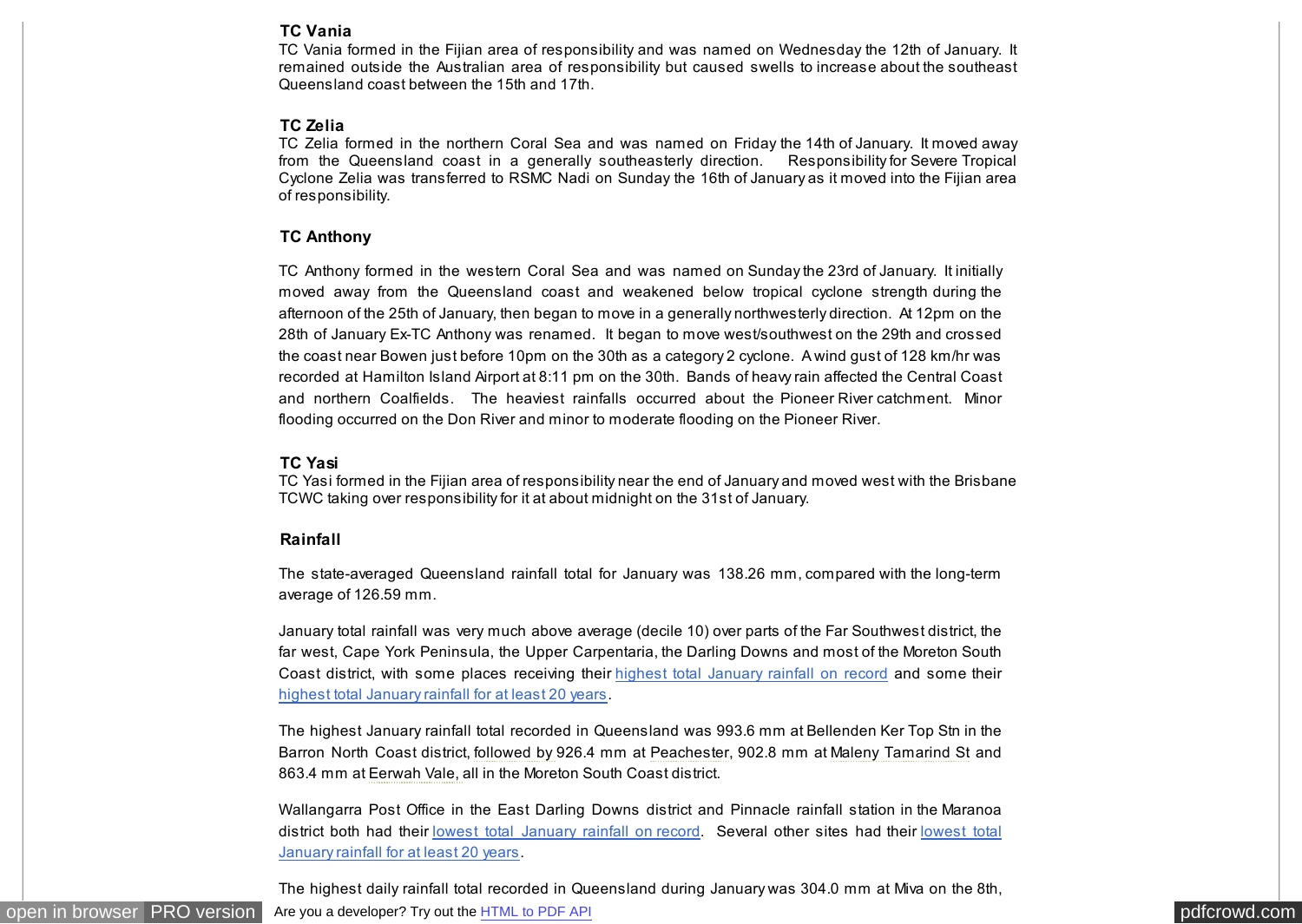followed by 298.0 mm at Peachester on the 10th, followed by 282.6 mm at Maleny Tamarind St on the 10th (all in the Moreton South Coast district). Eleven January [daily rainfall records](#page-7-0) occurred in the Moreton South Coast district between the 10th and 12th of January (at stations with more than twenty years of data), four of which were also all-time daily rainfall records, and one January daily rainfall record occurred at Cooby Creek Dam in the East Darling Downs district on the 11th.

See a map of [total rainfall.](javascript:ShowMap() See a map of [rainfall deciles.](javascript:ShowMap()

#### **Temperature**

The state-averaged mean temperature for January was 28.57 °C, compared with the long-term average of 28.74 °C.

The highest mean temperature was recorded at Birdsville Airport with 33.7 °C, followed by Bedourie Police Station with 32.8 °C, followed by Boulia Airport with 32.2 °C.

The lowest mean temperature was recorded at Applethorpe with 20.5 °C, followed by Stanthorpe Leslie Parade with 21.1 °C, followed by Toowoomba Airport with 21.7 °C.

### **Maximum temperature**

The state-averaged mean maximum temperature for January was 34.46 °C, compared with the long-term average of 34.80 °C.

Daily maximum temperatures were 6 to 8 °C above the January average over the southern Channel Country, Maranoa and Warrego and far southwestern Darling Downs on the 25th in the northwesterly airflow ahead of a slow-moving trough over South Australia. On the 26th, daily maximum temperatures reached 8 to 10 °C above the January average over large parts of the Maranoa and Warrego and southern Channel Country and over the far southwestern Darling Downs and Granite Belt as the trough approached the southwest Queensland border. A small area near the Queensland border was even more than 10 °C above average. On the 27th, daily maximum temperatures were 8 to 10 °C above the January average over large parts of the Channel Country and Maranoa and Warrego. Daily maximum temperatures were 8 to 10 °C above the January average over small parts of the far southwest Channel Country and Maranoa and Warrego on the 28th.

The highest daily maximum temperatures recorded in Queensland during January occurred on the 27th and 28th, with 47.4 °C at Birdsville Airport and 47.0 °C at Bedourie Police Station on the 27th, followed by 46.1 °C at Birdsville Airport on the 28th. Daily maximum temperatures were 4 to 6 °C above average over large parts of the west of the state on the 29th.

The warmest days on average occurred at Bedourie Police Station with 40.7 °C, followed by Birdsville Airport with 40.6 °C, followed by Urandangi with 39.4 °C.

The coolest days on average were at Applethorpe with 25.5 °C, followed by Maleny Tamarind St with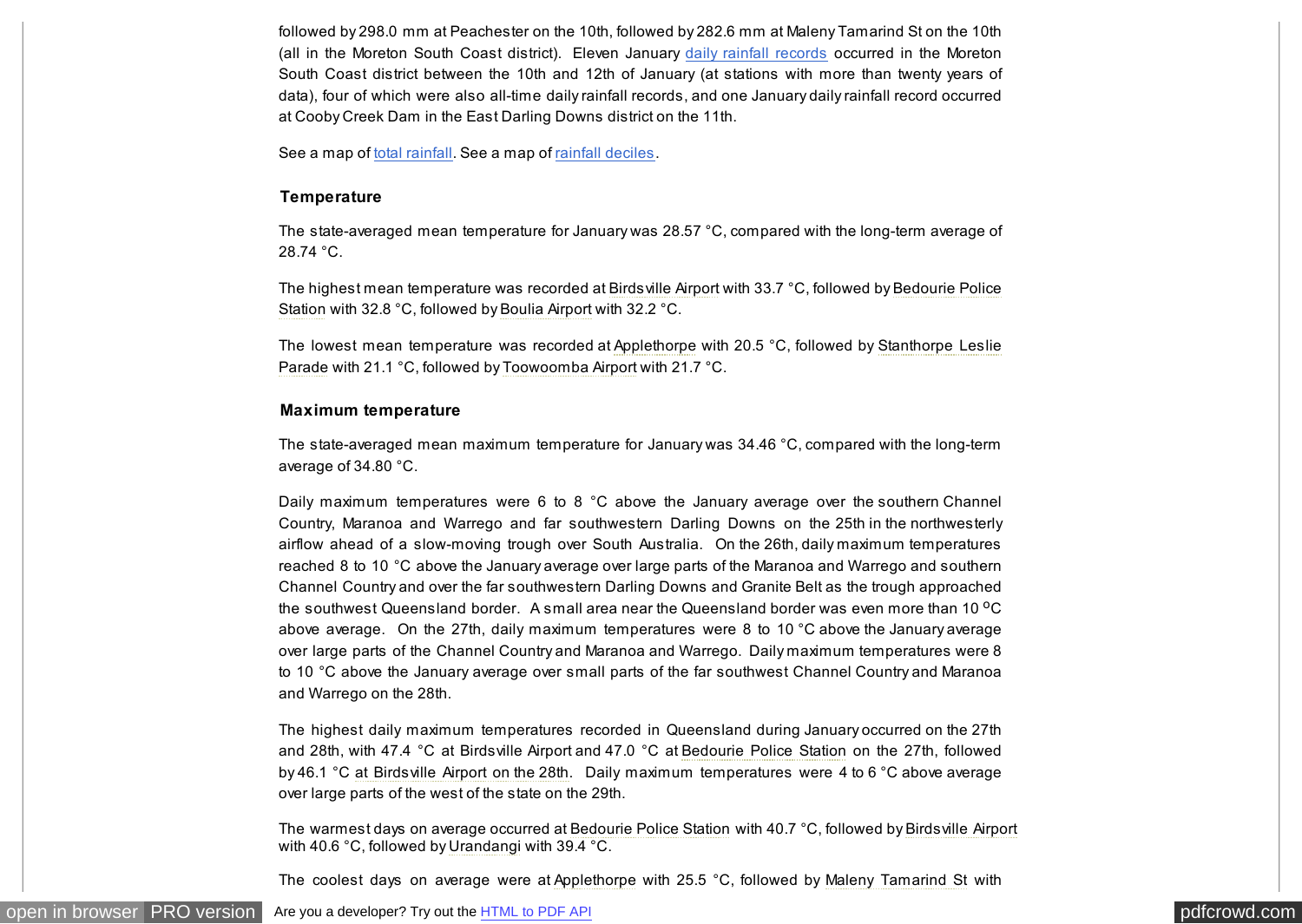25.6 °C, followed by Toowoomba Airport with 26.0 °C.

The lowest daily maximum temperatures recorded in Queensland during January were on the 6th, with 18.2 °C at Applethorpe, followed by 19.0 °C at Stanthorpe Leslie Parade, followed by 19.4 °C at Toowoomba Airport.

Some sites had their [lowest January mean daily maximum temperature for at least 20 years.](#page-9-0) See a map of [mean maximum temperatures.](javascript:ShowMap() See a map of [maximum temperature anomalies.](javascript:ShowMap()

#### **Minimum temperature**

The state-averaged mean minimum temperature for January was equal to the long-term average of 22.67  $^{\circ}$ C.

Daily minimum temperatures were 6 to 8 °C above the January average over the far southwestern Channel Country on the 25th in the northwesterly airflow ahead of a trough over South Australia, spreading to a large part of the southern Channel Country and a small part of the far southern Darling Downs and Granite Belt on the 26th as the trough approached the southwest Queensland border. This area extended northeast on the 27th and daily minimum temperatures were up to more than 8 <sup>o</sup>C above average over far southern border regions. On the 28th daily minimum temperatures were 6 to 8  $\mathrm{^oC}$  above average over the far western Channel Country and parts of far southern interior and more than 8 °C above average over the far southwest. They were more than 6  $^{\circ}$ C above average over the far southwest on the 29th and 30th.

The coldest night was at Applethorpe with 12.1 °C on the 24th, followed by Stanthorpe Leslie Parade with 12.9 °C on the 24th, followed by Applethorpe with 13.0 °C on the 15th.

The coolest nights on average were at Applethorpe with 15.7 °C, followed by Stanthorpe Leslie Parade with 16.2 °C, followed by Warwick with 17.3 °C.

The warmest nights on average were at Birdsville Airport with 26.9 °C, followed by Sweers Island with 26.4 °C, followed by Mornington Island with 26.0 °C.

The highest daily minimum temperatures recorded in January were 31.8 °C at Thargomindah Airport and 31.5 °C at Birdsville Airport on the 28th, followed by 30.8 °C at Birdsville Airport on the 8th.

Some sites had their [lowest January mean daily minimum temperature for at least 20 years.](#page-10-0) See a map of [mean minimum temperatures.](javascript:ShowMap() See a map of [minimum temperature anomalies.](javascript:ShowMap()

# **Wind**

The strongest wind gust was at Hamilton Island Airport with 128 km/h on the 30th, associated with TC Anthony, followed by Mackay M.O with 111 km/h on the 7th, followed by Double Island Point Lighthouse with 102 km/h on the 9th, followed by University of Queensland Gatton with 102 km/h on the 12th.

# **Further information**

**Media** [media@bom.gov.au](mailto:media@bom.gov.au) (03) 9669 4057

[open in browser](http://pdfcrowd.com/redirect/?url=http%3a%2f%2fwww.bom.gov.au%2fclimate%2fcurrent%2fmonth%2fqld%2farchive%2f201101.summary.shtml&id=ma-161201020542-fee5c195) **[PRO version](http://pdfcrowd.com/customize/)** Are you a developer? Try out th[e HTML to PDF API](http://pdfcrowd.com/html-to-pdf-api/?ref=pdf) **produce the endurated and are set of the endurated and produce the product** [pdfcrowd.com](http://pdfcrowd.com)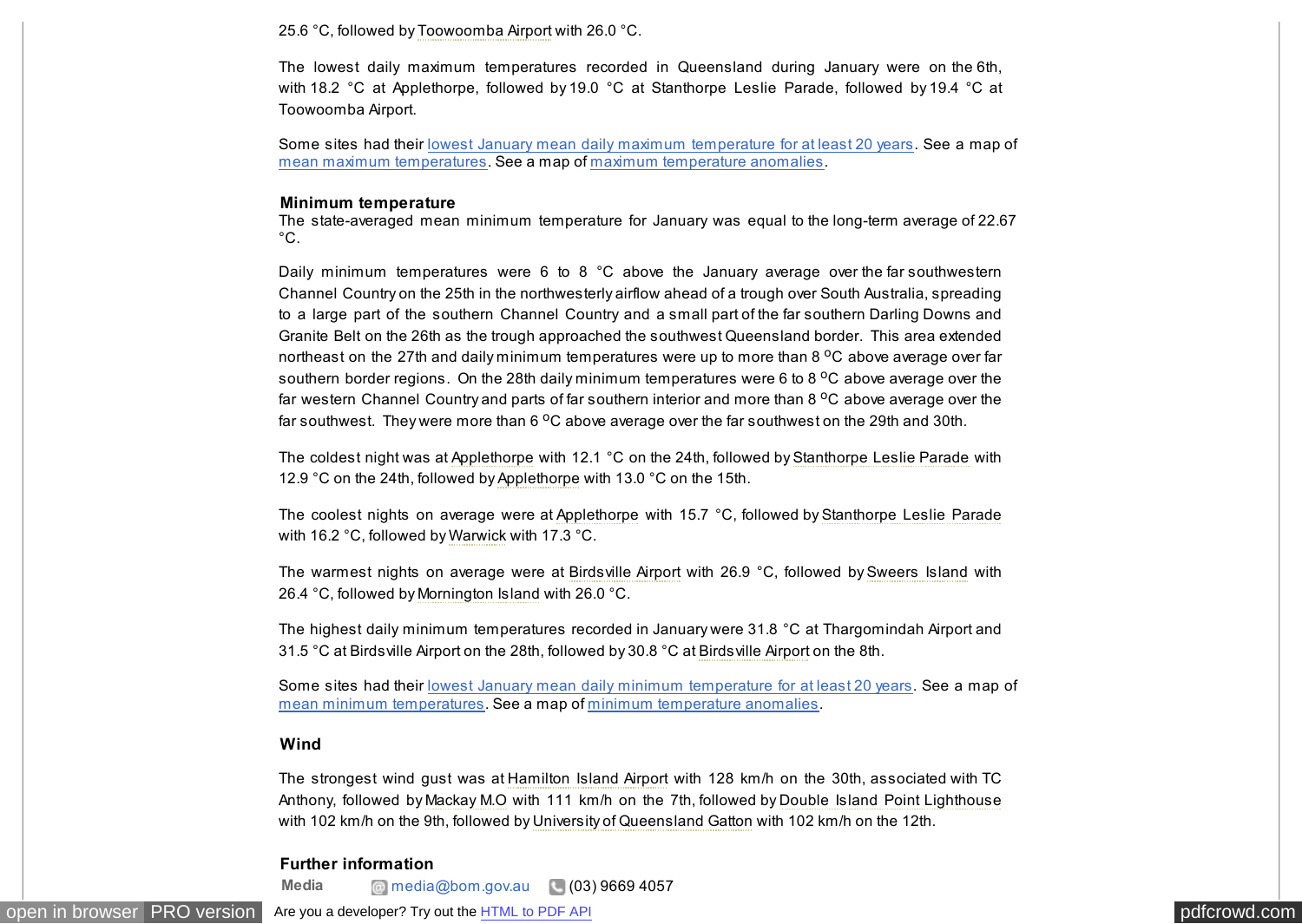# **Extremes in January 2011**

<span id="page-6-0"></span>

| Hottest day                | 47.4 °C at Birds ville Airport on the 27th<br>47.0 °C at Bedourie Police Station on the 27th<br>46.1 °C at Birds ville Airport on the 28th |
|----------------------------|--------------------------------------------------------------------------------------------------------------------------------------------|
| Warmest days on average    | 40.7 °C at Bedourie Police Station<br>40.6 °C at Birds ville Airport<br>39.4 °C at Urandangi                                               |
| Coolest days on average    | 25.5 °C at Applethorpe<br>25.6 °C at Maleny Tamarind St<br>26.0 °C at Toowoomba Airport                                                    |
| Coldest day                | 18.2 °C at Applethorpe on the 6th<br>19.0 °C at Stanthorpe Leslie Parade on the 6th<br>19.4 °C at Toowoomba Airport on the 6th             |
| Coldest night              | 12.1 °C at Applethorpe on the 24th<br>12.9 °C at Stanthorpe Leslie Parade on the 24th<br>13.0 °C at Applethorpe on the 15th                |
| Coolest nights on average  | 15.7 °C at Applethorpe<br>16.2 °C at Stanthorpe Leslie Parade<br>17.3 °C at Warwick                                                        |
| Warmest nights on average  | 26.9 °C at Birds ville Airport<br>26.4 °C at Sweers Island<br>26.0 °C at Mornington Island                                                 |
| Warmest night              | 31.8 °C at Thargomindah Airport on the 28th<br>31.5 °C at Birds ville Airport on the 28th<br>30.8 °C at Birds ville Airport on the 8th     |
| Warmest on average overall | 33.7 °C at Birds ville Airport<br>32.8 °C at Bedourie Police Station<br>32.2 °C at Boulia Airport                                          |
| Coolest on average overall | 20.6 °C at Applethorpe<br>21.2 °C at Stanthorpe Leslie Parade<br>21.7 °C at Toowoomba Airport                                              |
| Wettest overall            | 993.6 mm at Bellenden Ker Top Stn<br>926.4 mm at Peachester<br>902.8 mm at Maleny Tamarind St<br>863.4 mm at Eerwah Vale                   |
| Wettest day                | 304.0 mm at Miva on the 8th<br>298.0 mm at Peachester on the 10th<br>282.6 mm at Maleny Tamarind St on the 10th                            |
|                            | 128 km/h at Hamilton Island Airport on the 30th                                                                                            |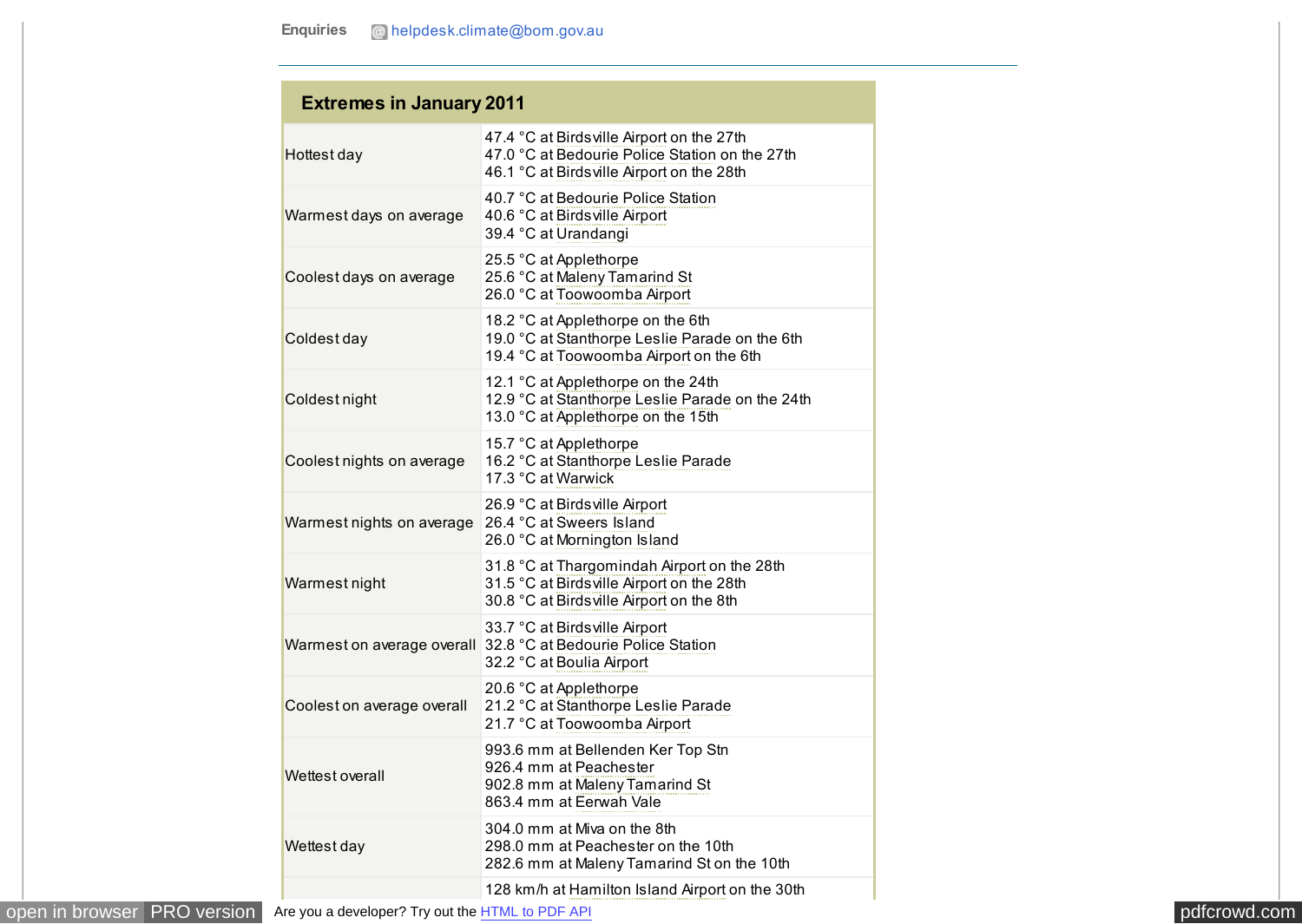<span id="page-7-0"></span>

| Highest wind gust | 111 km/h at Mackay M.O on the 7th                       |  |
|-------------------|---------------------------------------------------------|--|
|                   | 102 km/h at Double Island Point Lighthouse on the 9th   |  |
|                   | 102 km/h at University of Queensland Gatton on the 12th |  |

[Extremes](#page-6-0) [Maps](#page-0-0) Records [Summaries](#page-10-0) [Important notes](#page-14-0) [the top](#page-0-0)

| Record highest January daily rainfall |       |                                                       |       |                                        |                           |  |  |
|---------------------------------------|-------|-------------------------------------------------------|-------|----------------------------------------|---------------------------|--|--|
|                                       |       | <b>Highest daily rainfall</b><br>in January 2011 (mm) |       | <b>Previous wettest</b><br>for January | <b>Years of</b><br>record |  |  |
| Nanango Wills St*                     |       | 183.8 on the 11th                                     | 167.1 | on the 20th in 1929                    | 123                       |  |  |
| Lowood Don St                         |       | 203.2 on the 12th                                     | 194.0 | on the 27th in 1974                    | 122                       |  |  |
| <b>Crows Nest</b>                     | 162.4 | on the 11th                                           | 142.4 | on the 27th in 1974                    | 119                       |  |  |
| <b>Blackbutt Post Office</b>          | 149.2 | on the 10th                                           | 113.8 | on the 27th in 1974                    | 96                        |  |  |
| Hattonvale Store *                    | 228.8 | on the 12th                                           | 166.6 | on the 24th in 1947                    | 94                        |  |  |
| Peachester                            | 298.0 | on the 10th                                           | 265.0 | on the 27th in 1974                    | 94                        |  |  |
| Lindfield *                           | 257.0 | on the 10th                                           | 179.8 | on the 20th in 1929                    | 84                        |  |  |
| Perseverance Dam                      | 150.2 | on the 11th                                           | 142.6 | on the 27th in 1974                    | 40                        |  |  |
| Embreys Bridge *                      | 147.2 | on the 11th                                           | 99.0  | on the 26th in 1991                    | 35                        |  |  |
| Corbould Pk Racecourse                | 142.0 | on the 11th                                           | 106.0 | on the 1st in 1992                     | 25                        |  |  |
| Cooby Creek Dam*                      | 127.0 | on the 11th                                           | 53.4  | on the 7th in 2005                     | 21                        |  |  |
| <b>Cressbrook Dam</b>                 | 167.2 | on the 11th                                           | 57.0  | on the 4th in 1996                     | 21                        |  |  |

\* These were also all-time daily records

|                               | <b>Total rainfall</b><br>for January 2011 (mm) | <b>Previous wettest</b><br>for January | <b>Years of</b><br>record | <b>Average for</b><br><b>January</b> |
|-------------------------------|------------------------------------------------|----------------------------------------|---------------------------|--------------------------------------|
| Nanango Wills St*             | 534.6                                          | 448.9 in 1890                          | 130                       | 110.9                                |
| Lowood Don St*                | 642.6                                          | 588.4 in 1974                          | 123                       | 115.5                                |
| <b>Hattonvale Store</b>       | 447.6                                          | 337.9 in 1974                          | 96                        | 112.4                                |
| Yarraman Post Office *        | 533.8                                          | 435.0 in 1974                          | 96                        | 116.2                                |
| Lindfield *                   | 631.0                                          | 581.9 in 1968                          | 89                        | 153.0                                |
| Applethorpe                   | 241.0                                          | 232.6 in 2004                          | 42                        | 96.3                                 |
| Oakey Aero <sup>*</sup>       | 356.4                                          | 213.9 in 1971                          | 41                        | 84.0                                 |
| Embreys Bridge *              | 420.2                                          | 216.6 in 1996                          | 34                        | 86.4                                 |
| <b>Boondall</b>               | 388.8                                          | 275.9 in 1996                          | 33                        | 122.6                                |
| <b>Corbould Pk Racecourse</b> | 629.5                                          | 243.0 in 2008                          | 23                        | 144.3                                |
| Brisbane RPA Hospital *       | 307.6                                          | 270.6 in 2004                          | 21                        | 117.3                                |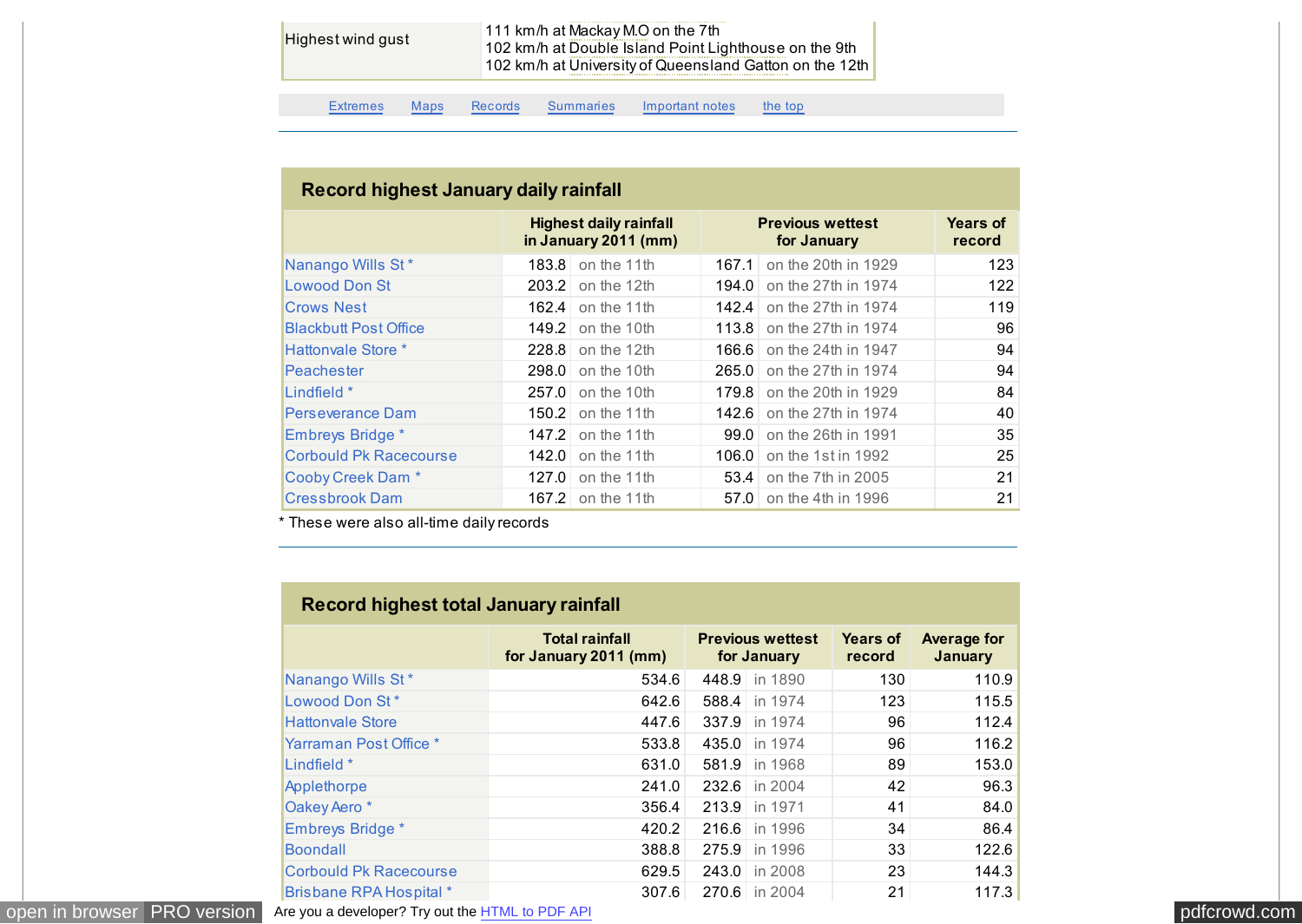<span id="page-8-0"></span>

| Cooby Creek Dam *      |       | 348.4 177.6 in 1996 | 20 | 85.6  |
|------------------------|-------|---------------------|----|-------|
| <b>Cressbrook Dam*</b> | 420.8 | 191.4 in 1996       | 20 | 104.9 |

\* These were also all-time monthly records

|                                         | <b>Total rainfall</b><br>for January 2011 (mm) |       | at least this wet | Most recent January Years since Average for<br>wetter | <b>January</b> |
|-----------------------------------------|------------------------------------------------|-------|-------------------|-------------------------------------------------------|----------------|
| <b>Killarney Post Office</b>            | 266.5                                          |       | 284.7 in 1891     | 120                                                   | 95.7           |
| <b>Goomeri Post Office</b>              | 305.0                                          |       | 342.0 in 1929     | 79                                                    | 116.6          |
| <b>Jandowae Post Office</b>             | 201.4                                          |       | 237.4 in 1962     | 49                                                    | 88.4           |
| Lanark                                  | 184.0                                          | 193.4 | in 1968           | 42                                                    | 81.7           |
| <b>Alderley</b>                         | 391.0                                          |       | 885.2 in 1974     | 37                                                    | 157.9          |
| <b>Beerburrum Forest Station</b>        | 675.4                                          |       | 1249.6 in 1974    | 37                                                    | 194.5          |
| <b>Canungra Finch Road</b>              | 356.0                                          |       | 1057.8 in 1974    | 37                                                    | 161.3          |
| <b>Crows Nest</b>                       | 516.2                                          |       | 526.6 in 1974     | 37                                                    | 121.7          |
| <b>Forest Hill</b>                      | 315.4                                          |       | 521.3 in 1974     | 37                                                    | 113.9          |
| <b>Kenilworth Township</b>              | 580.5                                          |       | 831.2 in 1974     | 37                                                    | 189.8          |
| Long Pocket CSIRO Lab                   | 351.4                                          |       | 710.9 in 1974     | 37                                                    | 133.4          |
| <b>Maleny Tamarind St</b>               | 902.8                                          |       | 1534.4 in 1974    | 37                                                    | 281.1          |
| Maryborough                             | 288.0                                          |       | 503.6 in 1974     | 37                                                    | 163.2          |
| <b>Moogerah Dam</b>                     | 361.2                                          |       | 567.3 in 1974     | 37                                                    | 142.5          |
| Mt Glorious Fahey Rd                    | 759.0                                          |       | 1895.6 in 1974    | 37                                                    | 230.9          |
| Palmwoods                               | 719.6                                          |       | 811.0 in 1974     | 37                                                    | 223.9          |
| <b>Perseverance Dam</b>                 | 408.6                                          |       | 527.0 in 1974     | 37                                                    | 126.1          |
| <b>Blackbutt Post Office</b>            | 482.4                                          |       | 583.0 in 1974     | 36                                                    | 117.6          |
| Goomboorian                             | 398.0                                          |       | 672.0 in 1974     | 36                                                    | 170.5          |
| Gympie                                  | 433.8                                          |       | 639.8 in 1974     | 36                                                    | 163.4          |
| <b>Haden Post Office</b>                | 278.1                                          |       | 334.8 in 1974     | 36                                                    | 103.8          |
| <b>Imbil Post Office</b>                | 453.0                                          |       | 773.8 in 1974     | 36                                                    | 174.7          |
| Mt Nebo Post Office                     | 638.0                                          |       | 1513.6 in 1974    | 36                                                    | 191.7          |
| <b>Pechey Forestry</b>                  | 427.8                                          |       | 522.6 in 1974     | 36                                                    | 126.8          |
| <b>Rosewood Walloon Rd</b>              | 429.8                                          |       | 757.0 in 1974     | 36                                                    | 123.6          |
| <b>Somerset Dam</b>                     | 388.4                                          | 470.9 | in 1974           | 36                                                    | 130.9          |
| <b>University of Queensland Gatton</b>  | 322.0                                          |       | 452.9 in 1974     | 36                                                    | 112.7          |
| <b>Amberley AMO</b>                     | 319.0                                          |       | 635.2 in 1974     | 35                                                    | 113.6          |
| <b>Carneys Creek The Ranch</b>          | 347.8                                          |       | 454.8 in 1974     | 35                                                    | 136.3          |
| <b>Chinchilla Water Treatment Plant</b> | 194.5                                          |       | 202.2 in 1974     | 35                                                    | 89.9           |
| <b>Cooroy Composite</b>                 | 855.1                                          |       | 1213.0 in 1974    | 35                                                    | 236.0          |
| <b>Esk Post Office</b>                  | 478.8                                          |       | 633.0 in 1974     | 35                                                    | 131.6          |

[open in browser](http://pdfcrowd.com/redirect/?url=http%3a%2f%2fwww.bom.gov.au%2fclimate%2fcurrent%2fmonth%2fqld%2farchive%2f201101.summary.shtml&id=ma-161201020542-fee5c195) [PRO version](http://pdfcrowd.com/customize/) Are you a developer? Try out the **HTML to PDF API proper and the Section** [pdfcrowd.com](http://pdfcrowd.com)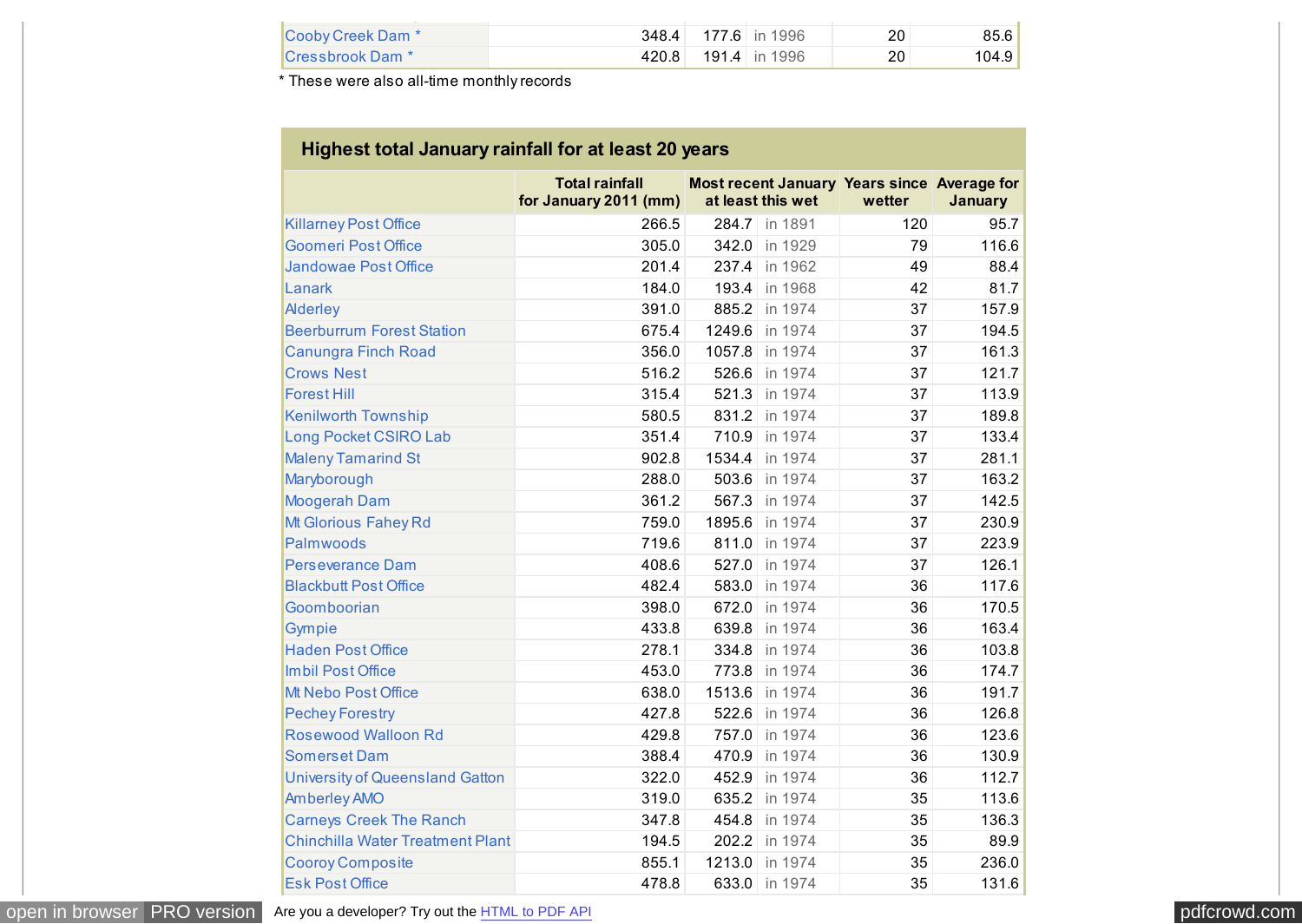<span id="page-9-0"></span>

| <b>Gatton Allan Street</b>         | 379.4 |       | 464.2 in 1974  | 35 | 118.8 |
|------------------------------------|-------|-------|----------------|----|-------|
| Mt Tamborine Fern St               | 401.2 |       | 402.5 in 1976  | 35 | 215.5 |
| Peachester                         | 926.4 |       | 1177.3 in 1974 | 35 | 242.7 |
| <b>Archerfield Airport</b>         | 269.4 |       | 622.5 in 1974  | 34 | 135.0 |
| <b>Mount Joseph</b>                | 296.0 |       | 369.4 in 1976  | 34 | 141.3 |
| <b>Redlands HRS</b>                | 329.6 |       | 909.7 in 1974  | 34 | 154.3 |
| <b>Rocky Point Sugar Mill</b>      | 404.0 |       | 836.8 in 1974  | 33 | 165.7 |
| <b>Grandchester Symes St</b>       | 520.3 |       | 679.4 in 1974  | 29 | 135.0 |
| <b>Caltex Refineries (QLD) Ltd</b> | 367.7 |       | 590.8 in 1982  | 28 | 160.7 |
| Glenwood                           | 176.6 |       | 236.2 in 1982  | 28 | 91.1  |
| <b>Greenbank Thompson Road</b>     | 274.4 |       | 293.4 in 1982  | 28 | 112.8 |
| Eromanga - Webber St               | 137.0 |       | 175.0 in 1984  | 27 | 41.1  |
| Eumundi - Crescent Rd              | 820.2 |       | 1294.8 in 1974 | 27 | 230.7 |
| <b>Highvale</b>                    | 443.2 |       | 1286.0 in 1974 | 26 | 168.0 |
| Oakington                          | 223.0 |       | 253.6 in 1987  | 24 | 98.8  |
| <b>Monto Township</b>              | 184.3 | 206.4 | in 1978        | 21 | 109.5 |
| <b>Pitts worth</b>                 | 170.4 |       | 236.8 in 1991  | 20 | 93.0  |
| <b>Tinaroo Falls Dam</b>           | 521.7 |       | 534.0 in 1991  | 20 | 262.9 |
| <b>Walkamin Research Station</b>   | 423.6 |       | 522.6 in 1991  | 20 | 220.2 |

| <b>Record lowest total January rainfall</b> |                                                |                                       |                           |                               |  |
|---------------------------------------------|------------------------------------------------|---------------------------------------|---------------------------|-------------------------------|--|
|                                             | <b>Total rainfall</b><br>for January 2011 (mm) | <b>Previous driest</b><br>for January | <b>Years of</b><br>record | <b>Average for</b><br>January |  |
| <b>Wallangarra Post Office</b>              | 2.0                                            | 6.8 in 1997                           | 120                       | 99.3                          |  |
| <b>Pinnacle</b>                             | 45.8                                           | 50.8 in 1988                          | 42                        | 278.3                         |  |

| Lowest total January rainfall for at least 20 years |                                                |                             |                               |    |       |  |  |
|-----------------------------------------------------|------------------------------------------------|-----------------------------|-------------------------------|----|-------|--|--|
|                                                     | <b>Total rainfall</b><br>for January 2011 (mm) | <b>Years since</b><br>drier | <b>Average for</b><br>January |    |       |  |  |
| Lorraine                                            | 16.0                                           |                             | $2.6$ in 1988                 | 22 | 154.9 |  |  |
| <b>Mulga Downs</b>                                  | 5.0                                            |                             | $0.0$ in 1989                 | 22 | 51.5  |  |  |
| <b>Fort Constantine Station</b>                     | 15.0                                           |                             | 7.0 in 1990                   | 20 | 132.6 |  |  |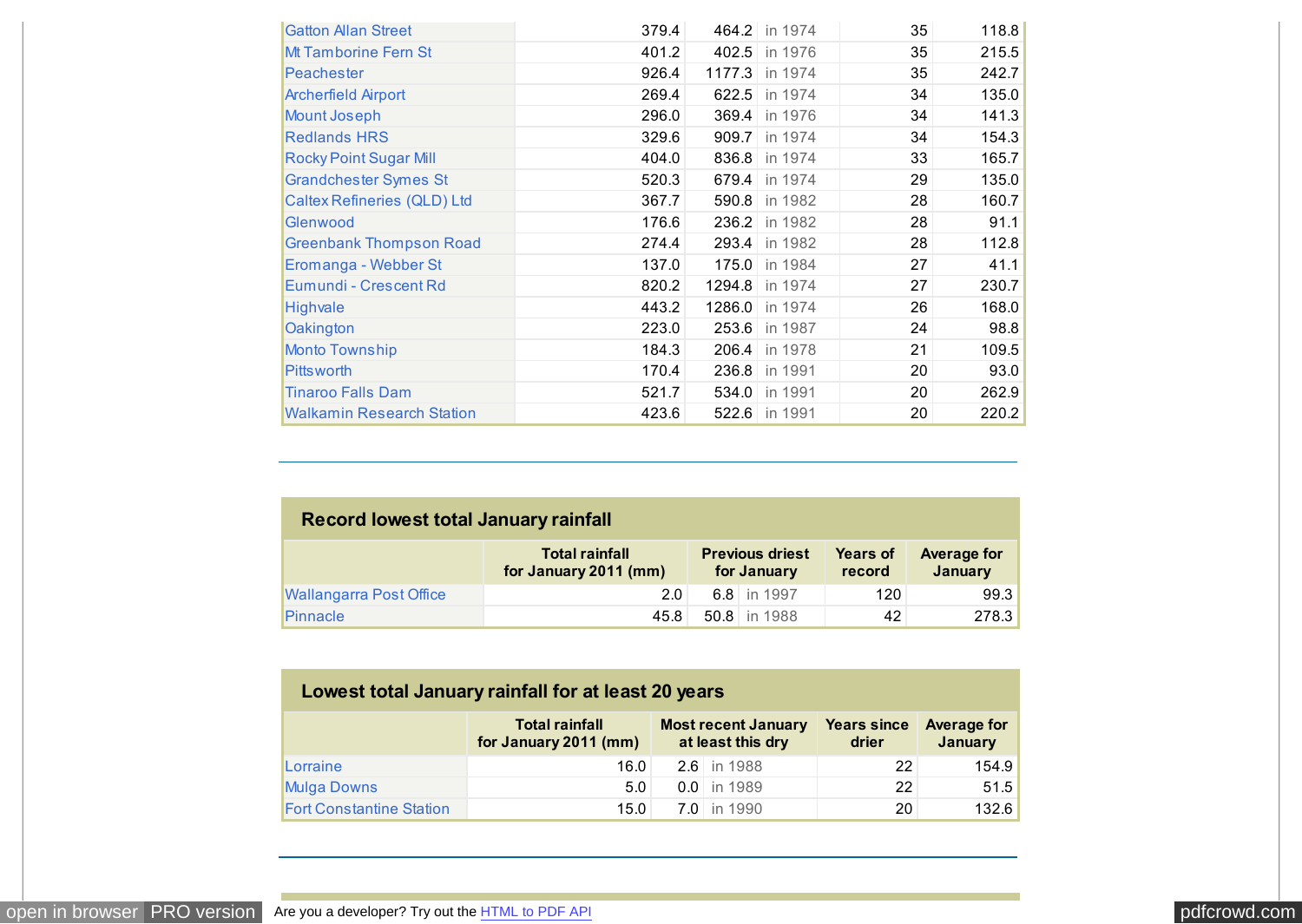<span id="page-10-0"></span>

| Lowest January mean daily maximum temperature for at least 20 years |                                                                   |                                                                                                                   |    |      |  |  |  |
|---------------------------------------------------------------------|-------------------------------------------------------------------|-------------------------------------------------------------------------------------------------------------------|----|------|--|--|--|
|                                                                     | <b>Mean daily maximum</b><br>temperature<br>for January 2011 (°C) | <b>Most recent January</b><br><b>Years since</b><br><b>Average for</b><br>January<br>at least this cool<br>cooler |    |      |  |  |  |
| <b>Oakey Aero</b>                                                   | 29.0                                                              | 27.9 in 1976                                                                                                      | 35 | 30.8 |  |  |  |

| Lowest January mean daily minimum temperature for at least 20 years |                                                                   |                                                  |                              |                               |  |  |
|---------------------------------------------------------------------|-------------------------------------------------------------------|--------------------------------------------------|------------------------------|-------------------------------|--|--|
|                                                                     | <b>Mean daily minimum</b><br>temperature<br>for January 2011 (°C) | <b>Most recent January</b><br>at least this cool | <b>Years since</b><br>cooler | <b>Average for</b><br>January |  |  |
| Springsure Comet St                                                 | 20.2                                                              | 20.0 in 1986                                     | 24                           | 20.8                          |  |  |

[Extremes](#page-6-0) [Maps](#page-0-0) [Records](#page-7-0) Summaries [Important notes](#page-14-0) [the top](#page-0-0)

| <b>Summary statistics for January 2011</b> |                                    |                                                    |            |                                                             |                                    |                                |                                          |                               |                        |                                                   |                                          |                                          |
|--------------------------------------------|------------------------------------|----------------------------------------------------|------------|-------------------------------------------------------------|------------------------------------|--------------------------------|------------------------------------------|-------------------------------|------------------------|---------------------------------------------------|------------------------------------------|------------------------------------------|
|                                            |                                    | <b>Maximum temperatures</b><br>for January<br>(°C) |            | <b>Minimum temperatures</b><br>for January<br>$(^{\circ}C)$ |                                    |                                | Rainfall<br>for January<br>(millimetres) |                               |                        |                                                   |                                          |                                          |
|                                            | <b>Mean for</b><br>January<br>2011 | <b>Diff</b><br>from<br>average                     |            | <b>Highest for</b><br><b>January</b><br>2011                | <b>Mean for</b><br>January<br>2011 | <b>Diff</b><br>from<br>average |                                          | Lowest for<br>January<br>2011 | <b>January</b><br>2011 | <b>Total for Average</b><br>for<br><b>January</b> | <b>Rank of</b><br><b>January</b><br>2011 | <b>Fraction of</b><br>January<br>average |
| <b>North Peninsula (district 27)</b>       |                                    |                                                    |            |                                                             |                                    |                                |                                          |                               |                        |                                                   |                                          |                                          |
| Coconut Island                             | 31.3                               | $-0.5$                                             | 33.3       | 12th                                                        | 25.5                               | $-0.3$                         | 23.1                                     | 23rd                          | 307.4                  | 276.3                                             | average                                  | 111%                                     |
| Coen Airport                               | 31.6                               |                                                    | $33.8$ 7th |                                                             | 23.7                               |                                |                                          | 21.6 27th                     | 226.4                  |                                                   |                                          |                                          |
| <b>Horn Island</b>                         | 30.6                               | $-0.2$                                             | 32.5       | 12th                                                        | 24.7                               | $-0.5$                         | 22.4                                     | 24th                          | 461.2                  | 385.0                                             | average                                  | 120%                                     |
| Scherger RAAF                              | 31.2                               |                                                    | 35.0       | 29th                                                        | 23.7                               |                                | 20.1                                     | 28th                          | 572.2                  |                                                   |                                          |                                          |
| <b>Weipa Aero</b>                          | 31.0                               | $-0.9$                                             | 34.1       | 28th                                                        | 23.8                               | $-0.4$                         | 20.8                                     | 28th                          | 665.4                  | 463.0                                             | high                                     | 144%                                     |
| <b>South Peninsula (district 28)</b>       |                                    |                                                    |            |                                                             |                                    |                                |                                          |                               |                        |                                                   |                                          |                                          |
| <b>Lockhart River Airport</b>              | 31.9                               | $+0.3$                                             | 33.9       | 17th                                                        | 23.3                               | $-0.4$                         | 19.9                                     | 28th                          | 303.6                  | 399.8                                             | average                                  | 76%                                      |
| Musgrave                                   | 32.9                               | $-0.3$                                             | $35.2$ 7th |                                                             | 23.9                               | $+0.7$                         |                                          | 21.8 27th                     | 315.5                  | 270.8                                             | high                                     | 117%                                     |
| Palmerville                                | 32.5                               | $-0.8$                                             | 35.6       | 28th                                                        | 23.0                               | $+0.1$                         |                                          | 19.9 27th                     | 379.8                  | 267.3                                             | high                                     | 142%                                     |
| <b>Lower Carpentaria (district 29)</b>     |                                    |                                                    |            |                                                             |                                    |                                |                                          |                               |                        |                                                   |                                          |                                          |
| <b>Burketown Airport</b>                   | 34.1                               | $+0.4$                                             | 37.6       | 29th                                                        | 25.1                               | $-0.3$                         | 22.1                                     | 30th                          | 196.2                  | 287.7                                             | low                                      | 68%                                      |
| <b>Century Mine</b>                        | 36.0                               |                                                    | 40.7       | 29th                                                        | 24.2                               |                                |                                          | $21.7$ 25th                   | 224.2                  |                                                   |                                          |                                          |

[open in browser](http://pdfcrowd.com/redirect/?url=http%3a%2f%2fwww.bom.gov.au%2fclimate%2fcurrent%2fmonth%2fqld%2farchive%2f201101.summary.shtml&id=ma-161201020542-fee5c195) [PRO version](http://pdfcrowd.com/customize/) Are you a developer? Try out the **HTML to PDF API** [pdfcrowd.com](http://pdfcrowd.com)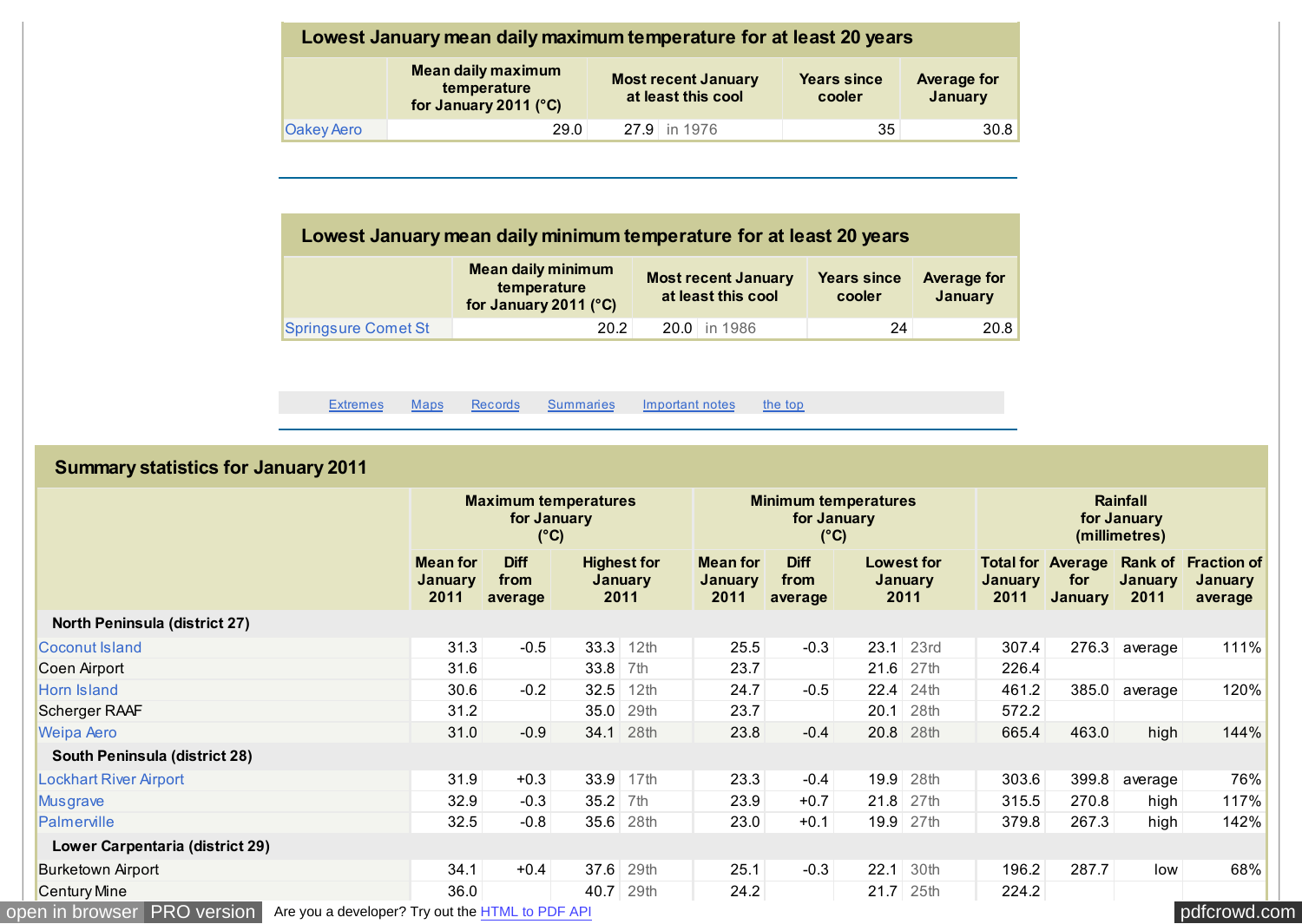| <b>Cloncurry Airport</b>                 | 36.3 | $+0.3$ | 40.6       | 29th        | 24.4 | $-0.1$ | 20.1       | 21st        | 71.2  | 190.4 | average         | 37%  |
|------------------------------------------|------|--------|------------|-------------|------|--------|------------|-------------|-------|-------|-----------------|------|
| <b>Croydon Township</b>                  | 33.5 | $-2.0$ | 36.1       | 28th        | 24.1 | $-0.1$ |            | $21.8$ 21st | 338.6 | 223.0 | high            | 152% |
| Julia Creek Airport                      | 37.2 | $+1.0$ | 42.0       | 29th        | 23.1 | $-0.4$ | 17.9       | 24th        | 60.6  | 167.0 | low             | 36%  |
| Kowanyama Airport                        | 32.0 | $-1.0$ | 34.5       | 28th        | 24.6 | $+0.3$ | 22.2       | 30th        | 370.6 | 340.7 | average         | 109% |
| Mornington Island                        | 32.5 | $+0.4$ |            | 35.2 29th   | 26.0 | $+0.5$ | 23.4       | 12th        | 344.4 | 327.1 | average         | 105% |
| <b>Mount Isa Aero</b>                    | 35.7 | $-0.6$ | 40.8       | 29th        | 23.0 | $-0.7$ | 18.8       | 25th        | 144.4 | 119.9 | high            | 120% |
| Normanton Airport                        | 33.1 | $-0.4$ | 36.5       | 29th        | 25.3 | $+0.2$ | 21.6       | 30th        | 375.0 | 263.6 | high            | 142% |
| Sweers Island                            | 32.7 | $+0.6$ |            | 36.0 29th   | 26.4 | $+0.3$ | $23.2$ 7th |             | 343.9 |       | 361.0 average   | 95%  |
| <b>Upper Carpentaria (district 30)</b>   |      |        |            |             |      |        |            |             |       |       |                 |      |
| Georgetown Airport                       | 33.0 |        | 35.3       | 28th        | 22.8 |        |            | 20.1 29th   | 306.4 |       |                 |      |
| Hughenden Airport                        | 34.6 | $-0.3$ | 36.8       | 28th        | 21.8 | $-1.7$ | $17.2$     | 24th        | 114.0 | 145.7 | average         | 78%  |
| <b>Richmond Airport</b>                  | 36.2 | $+0.2$ | 40.5       | 28th        | 22.5 | $-0.7$ |            | 17.6 24th   | 30.4  | 137.8 | vlow            | 22%  |
| <b>Richmond Post Office</b>              | 36.6 | $-0.2$ |            | 40.0 29th   | 23.3 | $+0.3$ |            | 19.4 24th   | 51.8  | 123.2 | low             | 42%  |
| <b>Barron North Coast (district 31)</b>  |      |        |            |             |      |        |            |             |       |       |                 |      |
| <b>Cairns Aero</b>                       | 31.2 | $-0.2$ |            | 33.4 26th   | 23.8 | $+0.1$ |            | 20.7 26th   | 428.8 | 397.1 | average         | 108% |
| Cape Flattery                            | 31.8 |        | 34.9       | 9th         | 24.1 |        | 21.4       | 3rd         | 398.6 |       |                 |      |
| Cooktown Airport                         | 31.7 | 0.0    | 35.6       | 7th         | 24.0 | $-0.4$ | 21.6       | 26th        | 424.2 | 278.4 | high            | 152% |
| <b>Kairi Research Station</b>            | 28.3 | $+0.1$ | $31.0$ 7th |             | 19.6 | $+0.4$ | 14.1       | 26th        | 485.4 | 254.4 | vhigh           | 191% |
| Low Isles Lighthouse                     | 32.0 | $-0.2$ | 35.0       | 7th         | 25.4 | $-0.1$ | 23.8       | 15th        | 547.8 | 401.2 | high            | 137% |
| Mareeba Airport                          | 30.2 | $-0.6$ | 33.7       | 7th         | 21.2 | $-0.2$ | 17.8       | 26th        | 482.8 | 231.3 | vhigh           | 209% |
| <b>Walkamin Research Station</b>         | 29.4 | $-0.5$ | $33.3$ 7th |             | 20.5 | $+0.2$ |            | 15.7 26th   | 423.6 | 220.2 | vhigh           | 192% |
| <b>Herbert North Coast (district 32)</b> |      |        |            |             |      |        |            |             |       |       |                 |      |
| <b>Cardwell Marine Pde</b>               | 32.4 | $+0.9$ | 35.0       | 13th        | 23.6 | $+0.7$ |            | 20.9 25th   | 442.9 | 442.0 | average         | 100% |
| Ingham Composite                         | 32.4 | $+0.1$ | 34.9       | 7th         | 23.3 | $+0.3$ | 20.6       | 25th        | 309.2 | 389.7 | average         | 79%  |
| Innisfail                                | 31.1 | $+0.3$ | 33.5       | 20th        | 23.7 | $+0.9$ |            | 20.8 25th   | 442.2 | 512.6 | average         | 86%  |
| Lucinda Point                            | 30.5 | $+0.4$ | 32.3       | 17th        | 25.1 | $-0.2$ | 23.1       | 19th        | 311.6 | 190.8 | high            | 163% |
| South Johnstone Exp Stn                  | 31.2 | 0.0    | 33.6       | 9th         | 23.4 | $+0.9$ | 20.1       | 25th        | 529.0 | 523.5 | average         | 101% |
| <b>Townsville Aero</b>                   | 31.3 | 0.0    | 33.0       | 29th        | 24.3 | 0.0    |            | 21.1 24th   | 178.4 |       | 276.5 average   | 65%  |
| <b>East Central Coast (district 33)</b>  |      |        |            |             |      |        |            |             |       |       |                 |      |
| <b>Alva Beach</b>                        | 30.9 | $-0.3$ | 32.3       | 6th         | 23.8 | $-0.8$ |            | 20.6 24th   | 248.0 | 261.4 | average         | 95%  |
| <b>Ayr DPI Research Stn</b>              | 31.5 | $-0.3$ | 33.3       | 6th         | 22.9 | $+0.2$ |            | 19.5 24th   | 249.0 | 221.6 | average         | 112% |
| <b>Bowen Airport</b>                     | 31.0 | $-0.5$ | 32.3       | 28th        | 23.0 | $-0.9$ |            | 20.0 25th   | 246.2 |       | $181.3$ average | 136% |
| <b>Collins ville Post Office</b>         | 32.8 | $-0.6$ |            | 36.4 28th   | 21.3 | $-0.6$ |            | 17.7 24th   | 152.2 |       | $134.2$ average | 113% |
| <b>Hamilton Island Airport</b>           | 29.3 |        |            | $31.1$ 17th | 24.5 |        | $22.4$ 7th |             | 258.0 | 315.9 | low             | 82%  |
| <b>Mackay Aero</b>                       | 30.3 | $+0.2$ |            | 31.6 18th   | 22.9 | 0.0    | $20.1$ 8th |             | 181.4 | 316.8 | low             | 57%  |
| Mackay M.O                               | 29.6 | $-0.5$ | 31.9       | 18th        | 23.6 | $+0.1$ | 19.0 8th   |             | 205.0 | 277.6 | average         | 74%  |
| <b>Proserpine Airport</b>                | 30.8 | $-0.7$ | 33.2       | 17th        | 22.8 | $+0.2$ |            | 20.6 25th   | 252.8 | 295.7 | average         | 85%  |
| Samuel Hill Aero                         | 30.3 | $-0.5$ |            | 33.7 18th   | 21.8 | $+0.3$ | $17.2$ 8th |             | 153.6 |       | 163.6 average   | 94%  |
| <b>St Lawrence</b>                       | 31.7 |        | 34.4       | 28th        | 22.5 |        | $18.4$ 8th |             | 66.6  |       |                 |      |
| <b>St Lawrence Post Office</b>           | 31.9 | $+0.2$ |            | 34.5 28th   | 22.6 | $+0.1$ | $18.7$ 8th |             | 70.0  | 205.6 | low             | 34%  |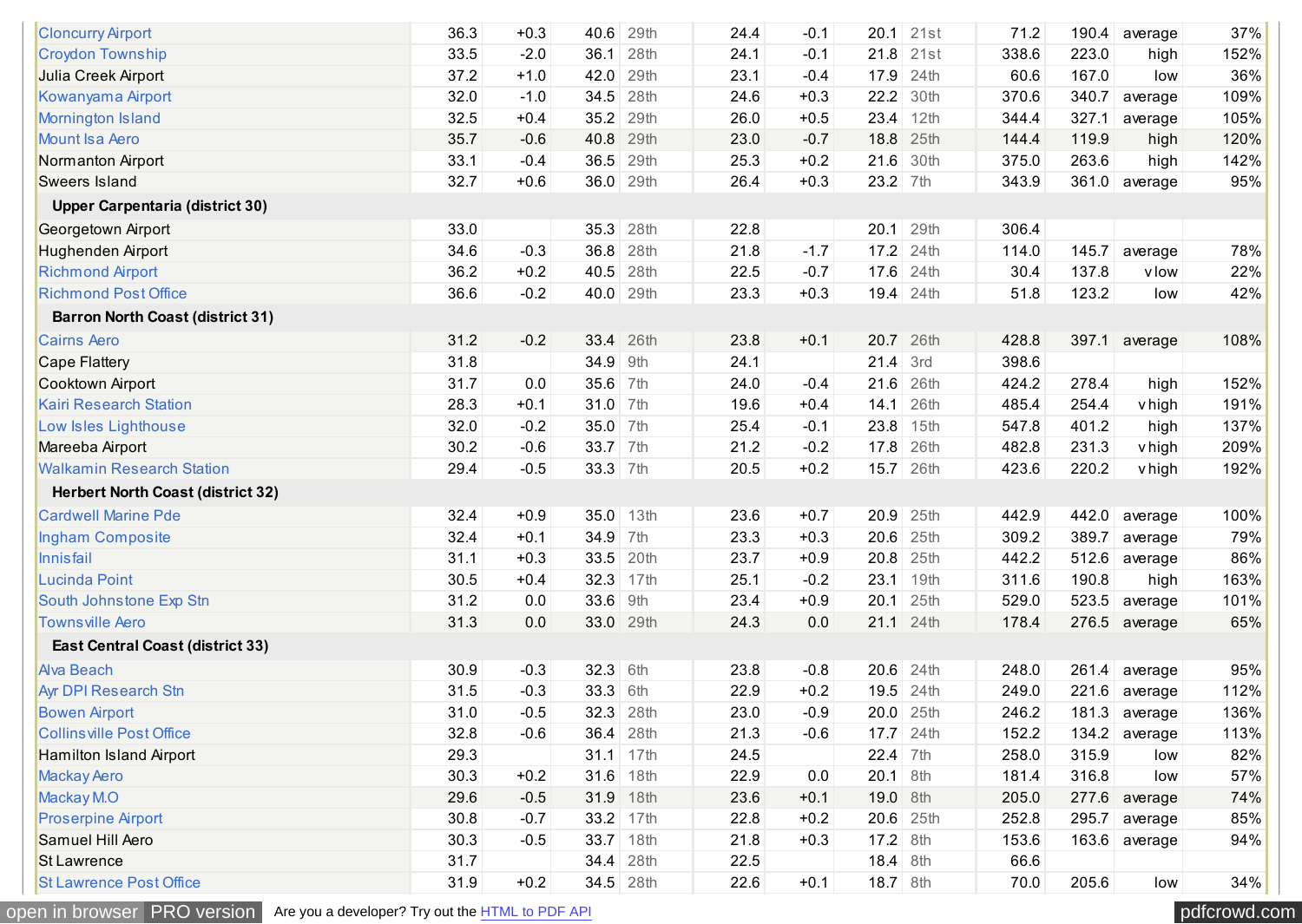| Williamson                              | 31.2 |        | 33.9 | 18th        | 22.1 |        | 17.6       | 8th         | 117.6 |       |                 |      |
|-----------------------------------------|------|--------|------|-------------|------|--------|------------|-------------|-------|-------|-----------------|------|
| Woolshed                                | 28.6 | $+0.4$ | 31.2 | 18th        | 20.5 | $-0.2$ | 15.8       | 24th        | 228.8 |       | 252.0 average   | 91%  |
| <b>Yeppoon The Esplanade</b>            | 29.4 | $+0.1$ | 33.6 | 18th        | 23.1 | $-0.6$ | 19.9 7th   |             | 140.6 |       | $123.5$ average | 114% |
| <b>West Central Coast (district 34)</b> |      |        |      |             |      |        |            |             |       |       |                 |      |
| <b>Charters Towers Airport</b>          | 32.7 | $-0.8$ | 34.6 | 8th         | 22.0 | $-0.4$ | 19.0       | 24th        | 181.7 | 165.6 | average         | 110% |
| <b>Moranbah Water Treatment Plant</b>   | 32.6 | $-1.3$ | 34.9 | 17th        | 21.0 | $-0.9$ |            | 18.6 24th   | 159.5 | 103.7 | high            | 154% |
| <b>Central Highlands (district 35)</b>  |      |        |      |             |      |        |            |             |       |       |                 |      |
| <b>Clermont Airport</b>                 | 32.4 |        |      | 35.5 28th   | 20.3 |        |            | 15.5 24th   | 95.2  |       |                 |      |
| <b>Clermont Sirius St</b>               | 32.2 | $-2.1$ | 35.3 | 28th        | 20.7 | $-0.9$ | 16.6       | 24th        | 111.0 | 117.5 | average         | 94%  |
| <b>Emerald Airport</b>                  | 32.9 | $-1.5$ | 36.7 | 28th        | 21.2 | $-1.1$ | 18.3       | 24th        | 49.0  |       | 87.9 average    | 56%  |
| Lochington                              | 33.1 |        | 37.7 | 28th        | 21.0 |        | 16.6       | 7th         | 66.4  |       |                 |      |
| <b>Rolleston Airport</b>                | 32.5 |        | 36.7 | 28th        | 21.0 |        |            | 17.6 24th   | 81.2  |       |                 |      |
| <b>Springsure Comet St</b>              | 32.3 | $-1.7$ | 37.2 | 28th        | 20.2 | $-0.6$ | 16.1       | 7th         | 49.0  | 107.0 | low             | 46%  |
| <b>Tambo Post Office</b>                | 34.0 | $-0.9$ | 39.6 | 28th        | 20.1 | $-0.3$ | 14.0       | 7th         | 30.0  | 80.8  | low             | 37%  |
| <b>Taroom Post Office</b>               | 32.8 | $-0.9$ | 36.4 | 18th        | 20.3 | $-0.3$ |            | 16.9 23rd   | 80.7  | 97.7  | average         | 83%  |
| <b>Central Lowlands (district 36)</b>   |      |        |      |             |      |        |            |             |       |       |                 |      |
| <b>Barcaldine Post Office</b>           | 34.6 | $-1.0$ |      | 39.8 28th   | 22.9 | $-0.2$ | $18.9$ 7th |             | 29.8  | 85.7  | low             | 35%  |
| <b>Blackall Airport</b>                 | 34.2 | $-1.5$ | 39.8 | 28th        | 21.4 | $-1.6$ | 16.1       | 7th         | 26.2  | 114.8 | low             | 23%  |
| <b>Isisford Post Office</b>             | 35.5 | $-1.4$ | 41.5 | 26th        | 23.0 | 0.0    | 17.9       | 7th         | 46.8  | 70.4  | average         | 66%  |
| Longreach Aero                          | 35.4 | $-1.5$ | 40.5 | 28th        | 21.5 | $-1.6$ |            | 16.7 20th   | 18.6  | 79.6  | low             | 23%  |
| <b>Upper Western (district 37)</b>      |      |        |      |             |      |        |            |             |       |       |                 |      |
| <b>Camooweal Township</b>               | 35.6 | $-1.7$ | 40.4 | 29th        | 24.0 | $-0.3$ |            | 18.2 31st   | 193.0 | 100.2 | high            | 193% |
| The Monument Airport                    | 37.9 | $+1.3$ | 42.8 | 29th        | 24.6 | $+0.5$ | 21.3       | 21st        | 61.6  | 82.5  | average         | 75%  |
| <b>Trepell Airport</b>                  | 37.5 | $+1.1$ | 42.4 | 29th        | 23.6 | $-0.6$ | $20.9$ 8th |             | 86.4  | 120.8 | average         | 72%  |
| Urandangi                               | 39.4 | $+1.0$ | 44.5 | 30th        | 24.5 | $+0.5$ | $20.5$ 8th |             | 57.6  | 63.1  | average         | 91%  |
| <b>Winton Airport</b>                   | 37.6 |        | 42.3 | 28th        | 22.7 |        | 18.0 7th   |             | 34.0  | 99.2  | low             | 34%  |
| <b>Winton Post Office</b>               | 37.0 | $-0.5$ | 41.5 | 28th        | 23.3 | $-0.2$ | 18.7 7th   |             | 67.0  |       | 83.5 average    | 80%  |
| Lower Western (district 38)             |      |        |      |             |      |        |            |             |       |       |                 |      |
| <b>Bedourie Police Station</b>          | 40.7 | $+1.9$ | 47.0 | 27th        | 24.9 | 0.0    | 21.0       | 20th        | 30.0  | 33.6  | average         | 89%  |
| <b>Birds ville Airport</b>              | 40.6 | $+0.4$ | 47.4 | 27th        | 26.9 | $+0.5$ |            | 21.1 14th   | 75.6  | 24.0  | v high          | 315% |
| <b>Boulia Airport</b>                   | 39.0 | $+0.6$ | 43.6 | 29th        | 25.4 | $+0.9$ | 22.6       | 17th        | 62.0  | 49.4  | high            | 126% |
| <b>Windorah Post Office</b>             | 37.2 | $-0.9$ |      | 43.3 27th   | 24.9 | $+0.8$ |            | 20.2 19th   | 72.2  | 43.0  | high            | 168% |
| Port Curtis South Coast (district 39)   |      |        |      |             |      |        |            |             |       |       |                 |      |
| <b>Baralaba Post Office</b>             | 33.3 | $-1.1$ |      | 36.7 28th   | 21.0 | $-0.4$ |            | 18.2 24th   | 84.2  | 92.9  | average         | 91%  |
| <b>Bundaberg Aero</b>                   | 30.3 | $+0.2$ |      | 34.2 18th   | 21.0 | $-0.5$ |            | 18.4 23rd   | 180.2 | 169.9 | average         | 106% |
| Gayndah Airport                         | 31.1 |        | 34.9 | 18th        | 20.1 |        |            | $17.4$ 24th | 177.8 | 77.9  | <b>v</b> high   | 228% |
| <b>Gladstone Airport</b>                | 30.6 | $-0.1$ | 32.4 | 19th        | 22.1 | $-0.9$ | $19.0$ 8th |             | 43.0  | 107.8 | average         | 40%  |
| <b>Gladstone Radar</b>                  | 31.5 | $+0.3$ |      | 33.4 27th   | 22.2 | $-0.3$ | 19.0 7th   |             | 43.8  | 140.1 | low             | 31%  |
| <b>Lady Elliot Island</b>               | 29.3 | $+0.1$ | 31.4 | 18th        | 24.2 | $+0.3$ | $20.3$ 7th |             | 120.6 | 121.1 | average         | 100% |
| <b>Monto Township</b>                   | 30.1 | $-1.8$ |      | $33.0$ 19th | 19.2 | $-0.1$ |            | $15.3$ 23rd | 184.3 | 109.5 | high            | 168% |

[open in browser](http://pdfcrowd.com/redirect/?url=http%3a%2f%2fwww.bom.gov.au%2fclimate%2fcurrent%2fmonth%2fqld%2farchive%2f201101.summary.shtml&id=ma-161201020542-fee5c195) [PRO version](http://pdfcrowd.com/customize/) Are you a developer? Try out the **HTML to PDF API proper and the Section** [pdfcrowd.com](http://pdfcrowd.com)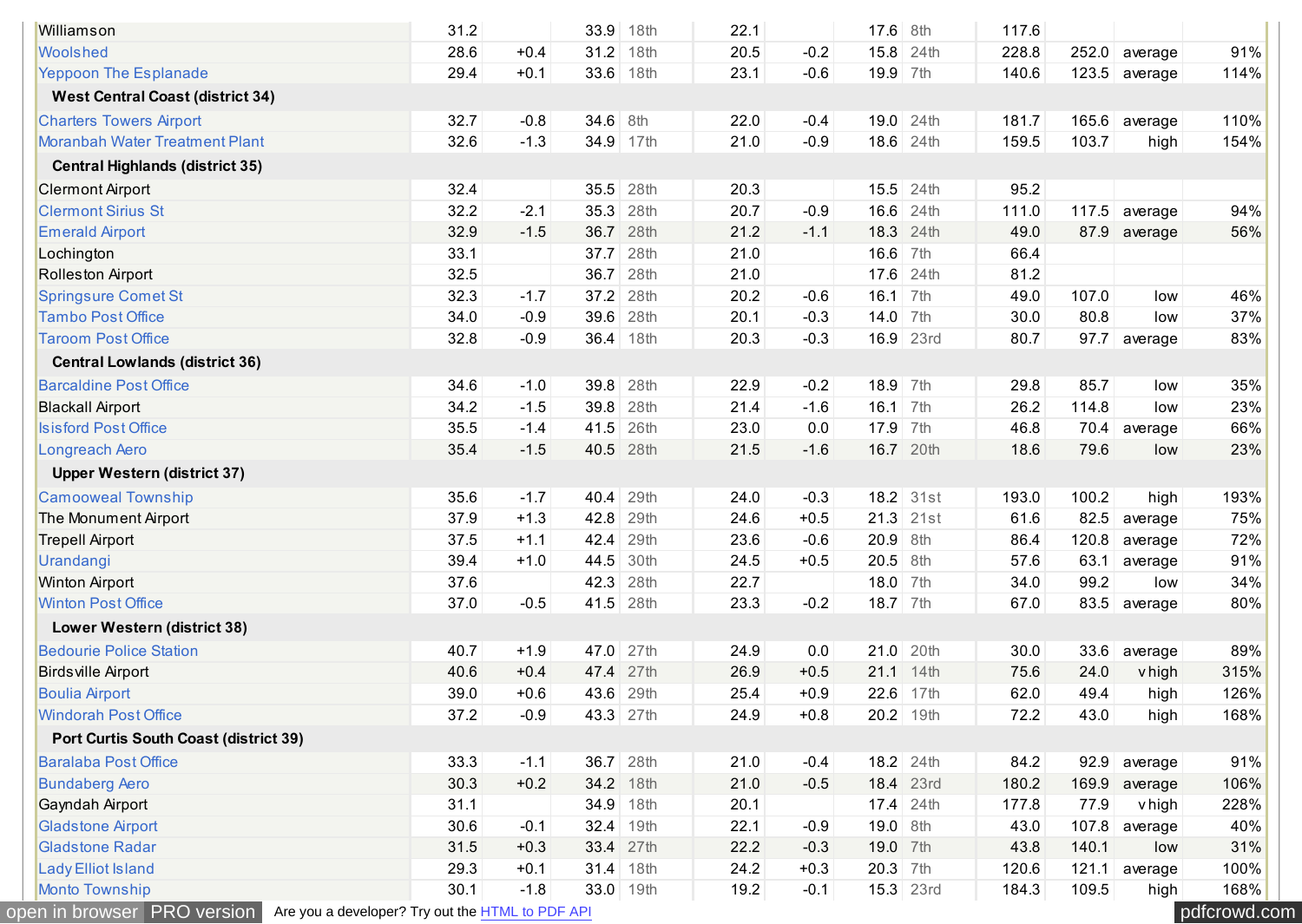| <b>Rockhampton Aero</b>                  | 31.3 | $-0.6$ | 34.9      | 17th | 22.8 | $+0.7$ |            | 20.5 23rd   | 115.6 |       | 126.5 average | 91%  |
|------------------------------------------|------|--------|-----------|------|------|--------|------------|-------------|-------|-------|---------------|------|
| <b>Rundle Island</b>                     | 27.8 | $-0.3$ | 31.6      | 18th | 23.7 | $-0.7$ | 19.9 8th   |             |       |       |               |      |
| <b>Sandy Cape Lighthouse</b>             | 28.9 | $-0.5$ | 31.1      | 19th | 22.3 | 0.0    | $17.7$ 8th |             | 186.6 | 159.6 | average       | 117% |
| <b>Seventeen Seventy</b>                 | 28.5 | $-0.8$ | 31.5      | 18th | 22.3 | $-0.7$ | $19.0$ 8th |             | 135.2 | 149.6 | average       | 90%  |
| <b>Thangool Airport</b>                  | 31.3 | $-2.3$ | 34.1 19th |      | 19.1 | $-0.7$ |            | 15.8 24th   | 114.8 | 95.9  | average       | 120% |
| <b>Moreton South Coast (district 40)</b> |      |        |           |      |      |        |            |             |       |       |               |      |
| Amberley AMO                             | 30.0 | $-1.1$ | 36.0 18th |      | 19.7 | $+0.1$ |            | 15.6 23rd   | 319.0 | 113.6 | vhigh         | 281% |
| <b>Archerfield Airport</b>               | 29.3 | $-1.1$ | 33.8      | 18th | 20.5 | $+0.3$ | 16.8       | 23rd        | 269.4 | 135.0 | vhigh         | 200% |
| <b>Beaudesert Drumley Street</b>         | 30.3 |        | 34.7      | 18th | 19.1 |        | 15.2       | 23rd        | 150.0 |       |               |      |
| <b>Beerburrum Forest Station</b>         | 29.1 | $-1.1$ | 35.6      | 18th | 20.1 | $+0.4$ |            | 17.2 24th   | 675.4 | 194.5 | vhigh         | 347% |
| <b>Brisbane</b>                          | 29.6 | $-0.7$ | 34.9      | 18th | 21.2 | $-0.2$ | 18.8       | 23rd        | 315.8 | 114.3 | vhigh         | 276% |
| <b>Brisbane Aero</b>                     | 28.3 | $-0.7$ | 33.5      | 18th | 21.2 | 0.0    |            | 17.8 24th   | 354.2 | 123.7 | vhigh         | 286% |
| Cape Moreton Lighthouse                  | 27.5 | $+0.6$ | 30.4      | 19th | 22.4 | $+0.5$ | 18.5 7th   |             | 145.8 | 149.1 | average       | 98%  |
| Coolangatta                              | 28.5 | $+0.3$ | 31.0      | 18th | 21.1 | $+0.2$ |            | 17.4 24th   | 223.4 | 141.3 | high          | 158% |
| <b>Gold Coast Seaway</b>                 | 28.6 | 0.0    | 30.6      | 19th | 21.9 | $+0.1$ | 18.3       | 17th        | 161.0 | 108.0 | high          | 149% |
| Gympie                                   | 29.7 | $-1.5$ | 35.4      | 18th | 19.9 | $+0.3$ | 16.9       | 25th        | 433.8 | 163.4 | v high        | 265% |
| <b>Hervey Bay Airport</b>                | 29.7 | $-0.3$ | 32.4      | 18th | 21.4 | $-0.7$ | 18.3 8th   |             | 184.0 | 131.7 | high          | 140% |
| Jimna Forestry                           | 26.1 | $-2.1$ | 32.1      | 18th | 17.5 | $+0.1$ | 13.4       | 24th        | 229.8 | 91.0  | vhigh         | 253% |
| <b>Logan City Water Treatment Plant</b>  | 28.9 | $-0.8$ | 33.5      | 17th | 20.9 | $+0.5$ | 17.4       | 25th        | 238.8 | 115.8 | vhigh         | 206% |
| <b>Maleny Tamarind St</b>                | 25.6 | $-1.2$ | 31.4      | 18th | 18.9 | $+0.3$ |            | 16.0 24th   | 902.8 | 281.1 | vhigh         | 321% |
| Maryborough                              | 30.1 | $-0.6$ | 35.9      | 18th | 20.9 | $+0.3$ | 18.5       | 25th        | 288.0 | 163.2 | high          | 176% |
| Nambour DPI - Hillside                   | 28.3 |        | 34.1      | 18th | 20.4 |        | 17.6       | 24th        | 708.2 |       |               |      |
| <b>Point Lookout</b>                     | 29.7 | $+0.7$ | 32.7      | 19th | 21.6 | $-1.0$ | 18.8 7th   |             | 290.1 | 120.1 | vhigh         | 242% |
| <b>Rainbow Beach</b>                     | 28.3 | $-0.6$ | 34.2      | 18th |      |        |            |             | 476.0 | 167.7 | <b>v</b> high | 284% |
| Redcliffe*                               | 28.4 | $-0.6$ | 31.8      | 18th | 21.7 | $-0.2$ | 18.8 7th   |             | 315.0 | 111.6 | vhigh         | 282% |
| <b>Sunshine Coast Airport</b>            | 28.3 | $-0.4$ | 31.2      | 19th | 21.2 | $-0.1$ | 18.2 7th   |             | 557.8 | 141.7 | vhigh         | 394% |
| <b>Tewantin RSL Park</b>                 | 28.0 | $-0.5$ | 33.4      | 18th | 21.6 | $-0.3$ | 18.1 7th   |             |       |       |               |      |
| <b>Toolara (Kelly)</b>                   | 29.5 | $-1.8$ | 36.9      | 18th | 20.2 | $-0.5$ | $17.1$ 7th |             | 460.6 | 163.4 | vhigh         | 282% |
| <b>University of Queensland Gatton</b>   | 30.3 | $-1.2$ | 37.0 18th |      | 19.7 | $+0.6$ |            | 15.6 23rd   | 322.0 | 112.7 | vhigh         | 286% |
| <b>East Darling Downs (district 41)</b>  |      |        |           |      |      |        |            |             |       |       |               |      |
| Applethorpe                              | 25.5 | $-0.9$ | 31.6      | 27th | 15.7 | $+0.5$ | 12.1       | 24th        | 241.0 | 96.3  | highest       | 250% |
| <b>Dalby Airport</b>                     | 30.6 | $-2.0$ | 35.9 26th |      | 18.5 | $-0.3$ |            | 14.8 22nd   | 139.8 | 73.9  | high          | 189% |
| Goondiwindi Airport                      | 32.9 | $-1.2$ | 39.9      | 26th | 20.1 | $-0.2$ | 17.4 6th   |             | 60.2  | 83.7  | average       | 72%  |
| Inglewood Forest                         | 31.0 | $-2.7$ | 37.1      | 26th | 18.2 | $-0.6$ |            | $14.4$ 23rd | 106.8 | 50.2  | high          | 213% |
| Oakey Aero                               | 29.0 | $-1.8$ | 34.7 18th |      | 18.0 | $+0.2$ |            | 13.9 23rd   | 356.4 | 84.0  | highest       | 424% |
| <b>Stanthorpe Leslie Parade</b>          | 26.3 | $-1.1$ | 33.1      | 25th | 16.2 | $+0.6$ |            | 12.9 24th   | 184.2 | 96.9  | vhigh         | 190% |
| <b>Texas Post Office</b>                 | 31.9 | $-1.9$ | 38.5      | 26th | 19.0 | $+0.5$ |            | $15.0$ 23rd | 143.4 | 87.5  | high          | 164% |
| <b>Toowoomba Airport</b>                 | 26.0 | $-2.2$ | 31.4 18th |      | 17.5 | 0.0    |            | 13.8 22nd   | 413.0 | 88.0  | v high        | 469% |
| <b>Warwick</b>                           | 28.7 | $-1.4$ | 34.8 26th |      | 17.3 | $+0.4$ |            | 13.7 23rd   | 149.2 | 85.6  | high          | 174% |
|                                          |      |        |           |      |      |        |            |             |       |       |               |      |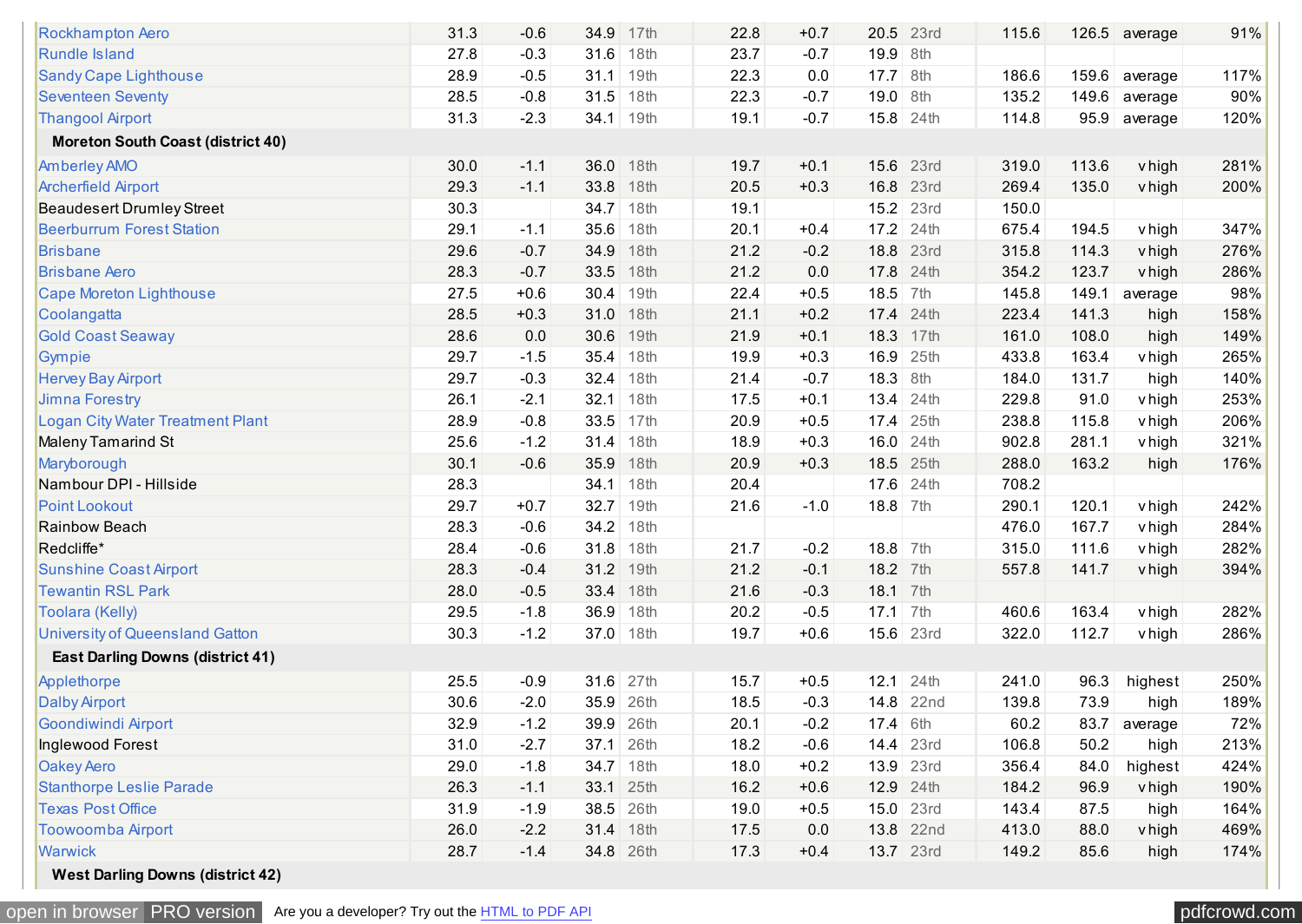<span id="page-14-0"></span>

| <b>Miles Constance Street</b>   | 31.8 | $-2.1$ | 36.7 | 28th             | 19.7 | $-0.7$ |            | $16.1$ 23rd | 86.0  |       | 65.4 average | 131% |
|---------------------------------|------|--------|------|------------------|------|--------|------------|-------------|-------|-------|--------------|------|
| Maranoa (district 43)           |      |        |      |                  |      |        |            |             |       |       |              |      |
| Injune Post Office              | 32.0 | $-1.6$ | 37.9 | 28th             | 19.1 | $-0.5$ | 15.2 24th  |             | 87.2  | 89.6  | average      | 97%  |
| <b>Mitchell Post Office</b>     | 33.7 | $-0.3$ | 41.3 | 28th             | 20.0 | 0.0    | 14.5 24th  |             | 14.0  | 81.1  | vlow         | 17%  |
| <b>Roma Airport</b>             | 32.8 | $-1.4$ | 39.4 | 28th             | 19.6 | $-1.4$ | 16.3 7th   |             | 58.8  | 69.1  | average      | 85%  |
| <b>St George Airport</b>        | 33.9 | $-0.9$ | 41.0 | 26th             | 21.3 | $-0.6$ | 16.5 6th   |             | 12.6  | 55.3  | vlow         | 23%  |
| Surat                           | 32.7 | $-1.5$ | 40.6 | 28th             | 21.4 | $+0.8$ | $17.7$ 8th |             | 42.0  | 71.7  | average      | 59%  |
| <b>Warrego (district 44)</b>    |      |        |      |                  |      |        |            |             |       |       |              |      |
| <b>Bollon Mary St</b>           | 35.4 | $-0.1$ | 43.5 | 26th             | 22.0 | $+0.5$ | $16.1$ 6th |             | 44.8  | 62.9  | average      | 71%  |
| <b>Charleville Aero</b>         | 35.2 | $+0.3$ | 42.9 | 28th             | 21.7 | 0.0    | 15.6 6th   |             | 41.2  | 73.9  | average      | 56%  |
| Cunnamulla Post Office          | 37.3 | $+1.3$ | 45.2 | 27th             | 23.5 | $+1.3$ | 17.5 6th   |             | 21.0  | 46.4  | average      | 45%  |
| Far Southwest (district 45)     |      |        |      |                  |      |        |            |             |       |       |              |      |
| <b>Ballera Gas Field</b>        | 37.6 |        | 42.9 | 28th             |      |        | 18.7 6th   |             | 53.2  | 33.7  | high         | 158% |
| <b>Quilpie Airport</b>          | 38.0 | $+1.1$ | 45.5 | 26 <sub>th</sub> | 24.5 | $+0.8$ | $18.0$ 6th |             | 35.0  | 53.2  | average      | 66%  |
| Offshore Islands (district 200) |      |        |      |                  |      |        |            |             |       |       |              |      |
| Middle Percy Island             | 28.3 | $-0.2$ | 30.2 | 18th             | 23.3 | 0.0    | 20.0 7th   |             | 75.8  | 201.9 | low          | 38%  |
| <b>Willis Island</b>            | 30.2 | $-0.5$ | 31.5 | 11th             | 25.5 | $-0.2$ |            | $23.5$ 23rd | 380.8 | 197.6 | high         | 193% |

[Extremes](#page-6-0) [Maps](#page-0-0) [Records](#page-7-0) [Summaries](#page-10-0) Important notes [the top](#page-0-0)

#### **Notes**

A Monthly Climate Summary is prepared to list the main features of the weather in Queensland using the most timely and accurate information available on the date of publication; it will generally **not** be updated. Later information, including data that has had greater opportunity for quality control, will be presented in the [Monthly Weather Review,](http://www.bom.gov.au/climate/mwr/) usually published in the fourth week of the month.

This statement has been prepared based on information available at 11 am on Tuesday 1 February 2011. Some checks have been made on the data, but it is possible that results will change as new information becomes available.

These sites are compared to other long-term sites in the area using the 1961 to 1990 period where available for Brisbane temperature, the 1981 to 2004 for Redcliffe temperature and all years of record for rainfall.

*Averages* are long-term means based on observations from all available years of record, which vary widely from site to site. They are not shown for sites with less than 9 years of record, as they cannot then be calculated reliably.

The [median](http://www.bom.gov.au/lam/glossary/mpagegl.shtml) is sometimes more representative than the [mean](http://www.bom.gov.au/lam/glossary/mpagegl.shtml) of long-term average rain.

The *Rank* indicates how rainfall this time compares with the climate record for the site, based on the [decile ranking](http://www.bom.gov.au/lam/glossary/deciled.htm) (*very low* rainfall is in decile 1, *low* in decile 2 or 3, *average* in decile 4 to 7, *high* in decile 8 or 9 and *very high* is in decile 10).

[open in browser](http://pdfcrowd.com/redirect/?url=http%3a%2f%2fwww.bom.gov.au%2fclimate%2fcurrent%2fmonth%2fqld%2farchive%2f201101.summary.shtml&id=ma-161201020542-fee5c195) [PRO version](http://pdfcrowd.com/customize/) Are you a developer? Try out th[e HTML to PDF API](http://pdfcrowd.com/html-to-pdf-api/?ref=pdf) produce the Area and the HTML to PDF API produce the Area and the HTML to PDF API particle in the Area and the Area and the Area and the Area and